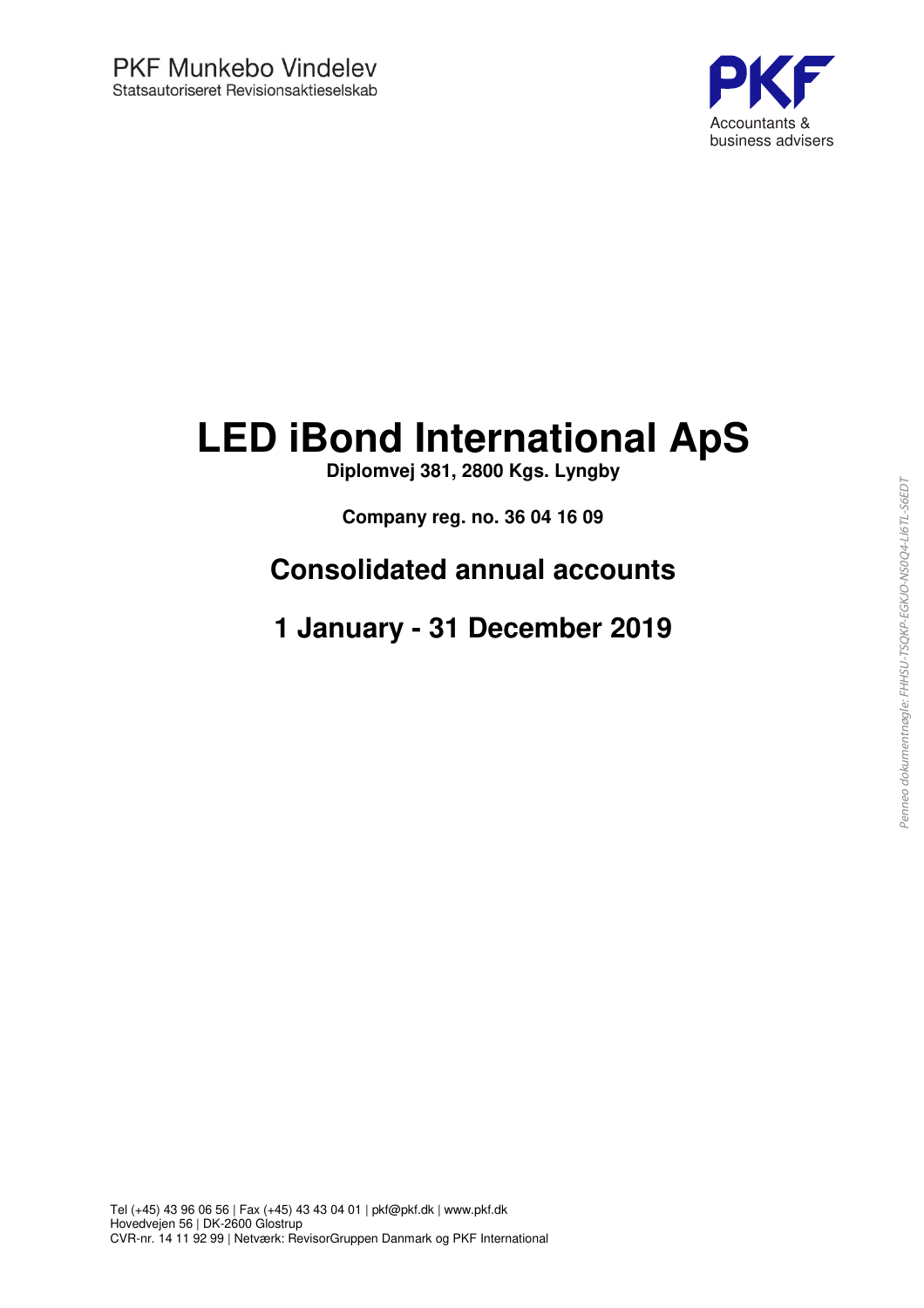

#### **Contents**

|                                                                     | <b>Page</b> |
|---------------------------------------------------------------------|-------------|
| <b>Reports</b>                                                      |             |
| Management's report                                                 | 1           |
| Auditor's report on compilation of the consolidated annual accounts | 2           |
| <b>Management's review</b>                                          |             |
| Company data                                                        | 5           |
| Group enterprises                                                   | 6           |
| Consolidated financial highlights                                   | 7           |
| Management's review                                                 | 8           |
| Consolidated annual accounts 1 January - 31 December 2019           |             |
| Accounting policies used                                            | 9           |
| Profit and loss account                                             | 15          |
| <b>Balance sheet</b>                                                | 16          |
| <b>Notes</b>                                                        | 18          |

Notes to users of the English version of this document:

• To ensure the greatest possible applicability of this document, British English terminology has been used.

Please note that decimal points remain unchanged from the Danish version of the document. This means that for instance DKK 146.940 is the Same as the English amount of DKK 146,940, and that 23,5 % is the same as the Englis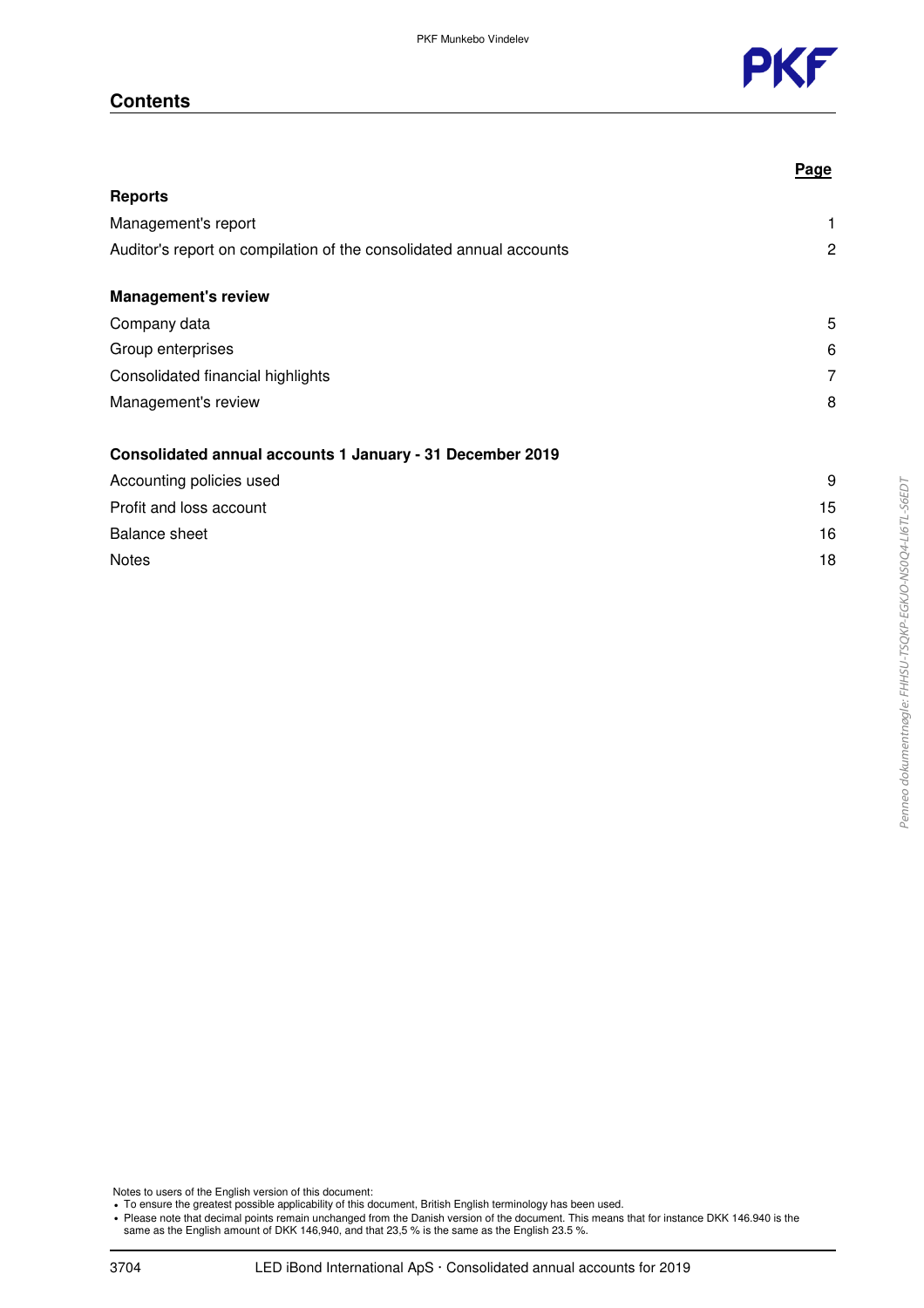

#### **Management's report**

The board of directors and the managing director have today presented the consolidated annual accounts of LED iBond International ApS for the financial year 1 January to 31 December 2019.

The consolidated annual accounts have been presented in accordance with the Danish Financial Statements Act.

We consider the accounting policies used appropriate, and in our opinion, the consolidated annual accounts provide a true and fair view of the assets, the liabilities and the financial position, consolidated at 31 December 2019, and of the results of the activities, consolidated in the financial year 1 January to 31 December 2019.

We are of the opinion that the management's review includes a fair description of the issues dealt with.

Kgs. Lyngby, 4 February 2020

#### **Managing Director**

Rolf H. Sprunk-Jansen

#### **Board of Directors**

Bjarne Henning Jensen Frederik Bruhn-Petersen

Lars Frederiksen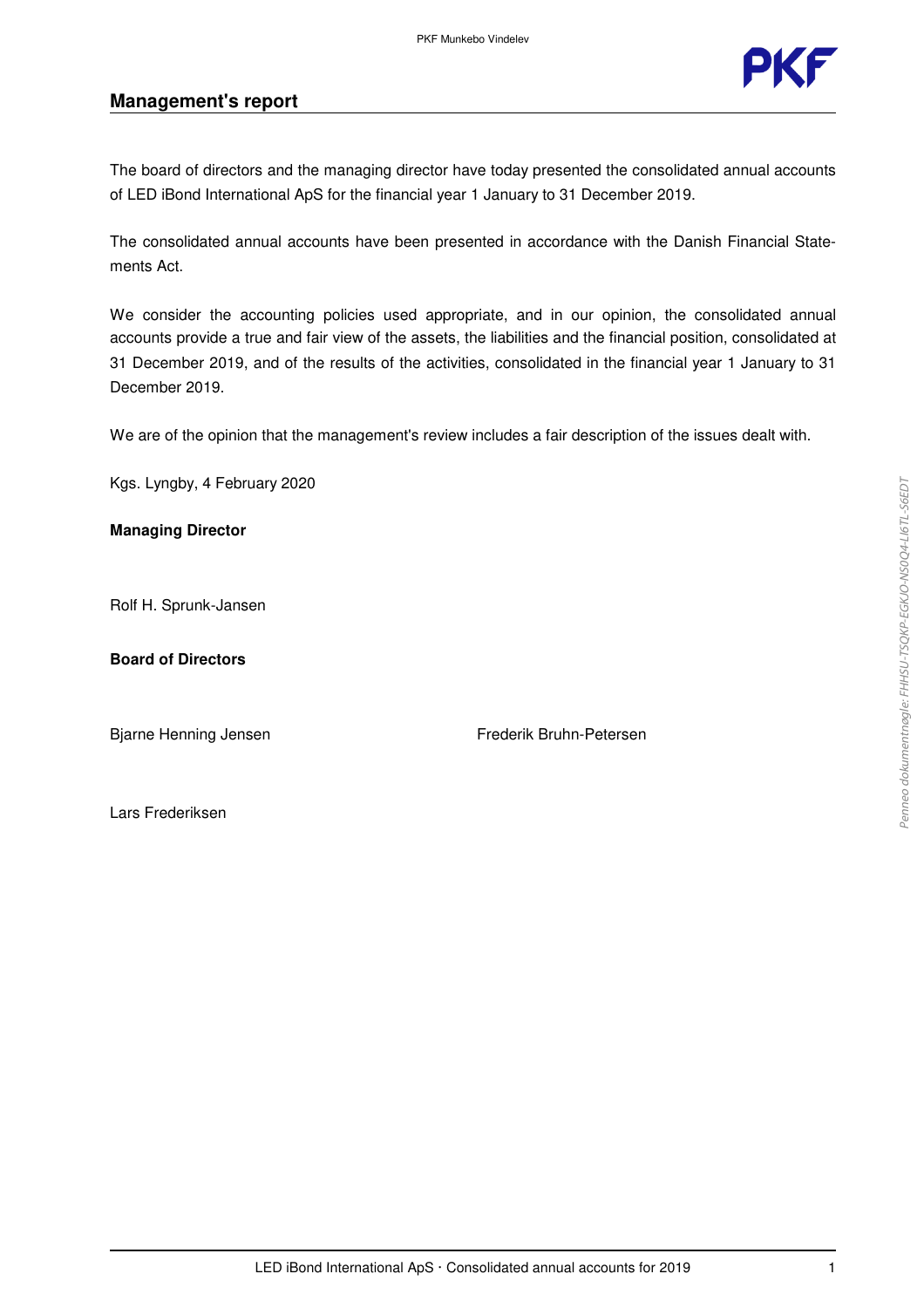

#### **To the shareholders of LED iBond International ApS Opinion**

We have audited the consolidated annual accounts of LED iBond International ApS for the financial year 1 January to 31 December 2019, which comprise accounting policies used, profit and loss account, balance sheet and notes, consolidated. The consolidated annual accounts are prepared in accordance with the Danish Financial Statements Act.

In our opinion, the consolidated annual accounts give a true and fair view of the assets, liabilities and financial position at 31 December 2019 and of the results of the operations for the financial year 1 January to 31 December 2019 in accordance with the Danish Financial Statements Act.

#### **Basis for opinion**

We conducted our audit in accordance with international standards on auditing and the additional requirements applicable in Denmark. Our responsibilities under those standards and requirements are further described in the below section "Auditor's responsibilities for the audit of the consolidated annual accounts". We are independent of the companies covered by the consolidation in accordance with international ethics standards for accountants (IESBA's Code of Ethics) and the additional requirements applicable in Denmark, and we have fulfilled our other ethical responsibilities in accordance with these standards and requirements. We believe that the audit evidence obtained is sufficient and appropriate to provide a basis for our opinion.

#### **The management's responsibilities for the consolidated annual accounts the annual accounts**

The management is responsible for the preparation of consolidated annual accounts that give a true and fair view in accordance with the Danish Financial Statements Act. The management is also responsible for such internal control as the management determines is necessary to enable the preparation of consolidated annual accounts that are free from material misstatement, whether due to fraud or error.

In preparing the consolidated annual accounts, the management is responsible for evaluating the group's ability to continue as a going concern, and, when relevant, disclosing matters related to going concern and using the going concern basis of accounting when preparing the consolidated annual accounts, unless the management either intends to liquidate the group or to cease operations, or if it has no realistic alternative but to do so.

#### **Auditor's responsibilities for the audit of the consolidated annual accounts**

Our objectives are to obtain reasonable assurance about whether the consolidated annual accounts as a whole are free from material misstatement, whether due to fraud or error, and to issue an auditor's report including an opinion. Reasonable assurance is a high level of assurance, but is not a guarantee that an audit conducted in accordance with international standards on auditing and the additional requirements applicable in Denmark will always detect a material misstatement when it exists. Misstatements may arise due to fraud or error and may be considered material if, individually or in the aggregate, they could reasonably be expected to influence the economic decisions made by users on the basis of the consolidated annual accounts.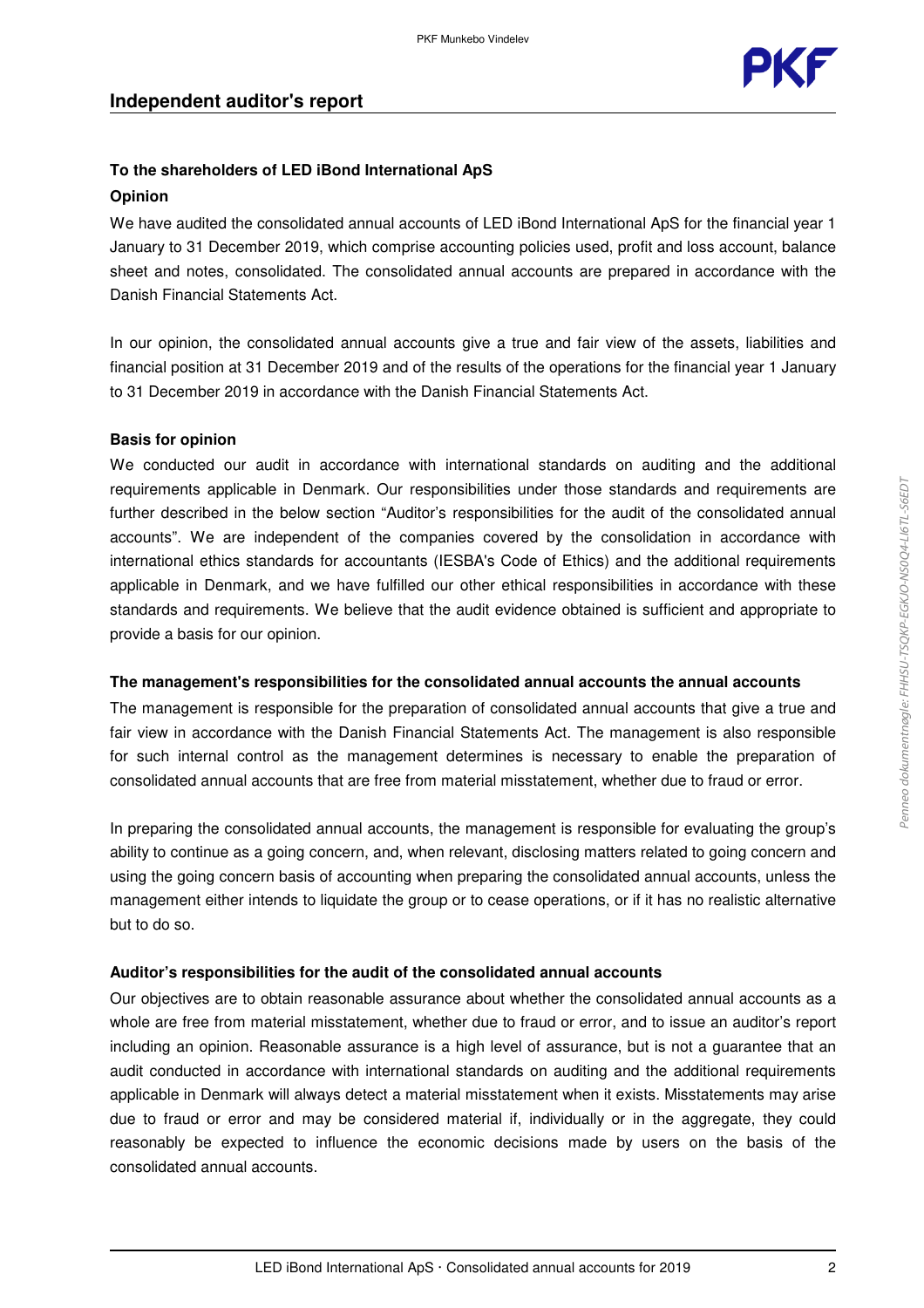

#### **Independent auditor's report**

As part of an audit conducted in accordance with international standards on auditing and the additional requirements applicable in Denmark, we exercise professional evaluations and maintain professional scepticism throughout the audit. We also:

- Identify and assess the risks of material misstatement in the consolidated annual accounts, whether due to fraud or error, design and perform audit procedures in response to those risks, and obtain audit evidence that is sufficient and appropriate to provide a basis for our opinion. The risk of not detecting a material misstatement resulting from fraud is higher than the risk of not detecting a misstatement resulting from error, as fraud may involve collusion, forgery, intentional omissions, misrepresentations, or the override of internal control.
- Obtain an understanding of the internal control relevant to the audit in order to design audit procedures that are appropriate in the circumstances, but not for the purpose of expressing an opinion on the effectiveness of the group's internal control.
- Evaluate the appropriateness of accounting policies used by the management and the reasonableness of accounting estimates and related disclosures made by the management.
- Conclude on the appropriateness of the management's preparation of the consolidated annual accounts being based on the going concern principle and, based on the audit evidence obtained, whether a material uncertainty exists related to events or conditions that may raise significant doubt about the group's and the company's ability to continue as a going concern. If we conclude that a material uncertainty exists, we are required to draw attention in our auditor's report to the related disclosures in the consolidated annual accounts or, if such disclosures are inadequate, to modify our opinion. Our conclusions are based on the audit evidence obtained up to the date of our auditor's report. However, future events or conditions may cause the group to cease to continue as a going concern.
- Evaluate the overall presentation, structure and contents of the consolidated annual accounts, including the disclosures in the notes, and whether the consolidated annual accounts reflect the underlying transactions and events in a manner that gives a true and fair view.
- Obtain sufficient and appropriate audit evidence regarding the financial information of the entities or the business activities within the group to express an opinion on the consolidated annual accounts. We are responsible for the direction, supervision and performance of the group audit. We remain solely responsible for our audit opinion.

We communicate with those charged with governance regarding, among other matters, the planned scope and timing of the audit and significant audit findings, including any significant deficiencies in the internal control that we identify during our audit.

#### **Statement on the management's review**

The management is responsible for the management's review.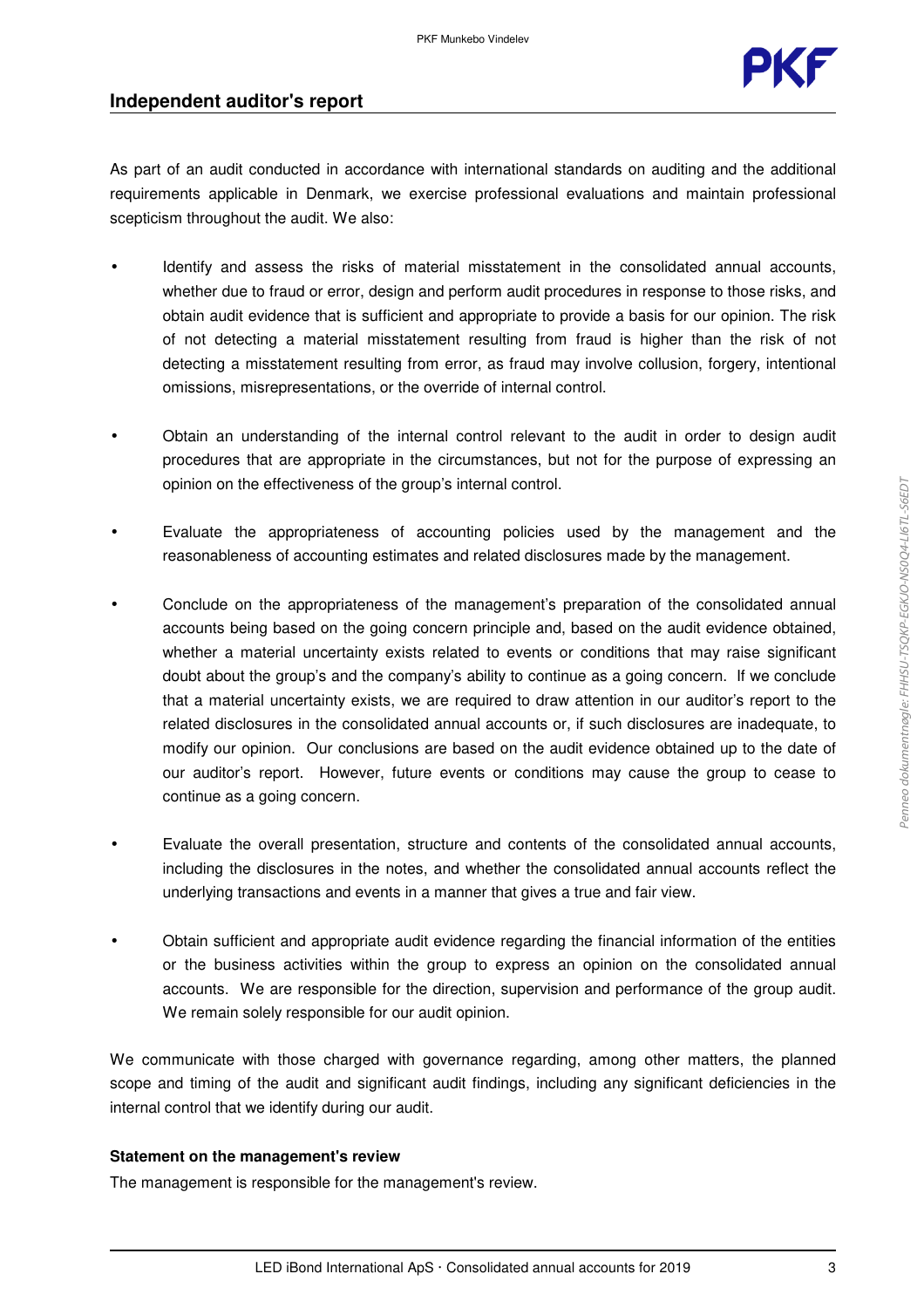

#### **Independent auditor's report**

Our opinion on the consolidated annual accounts does not cover the management's review, and we do not express any kind of assurance opinion on the management's review.

In connection with our audit of the consolidated annual accounts, our responsibility is to read the management's review and in that connection consider whether the management's review is materially inconsistent with the consolidated annual accounts or our knowledge obtained during the audit, or whether it otherwise appears to contain material misstatement.

Furthermore, it is our responsibility to consider whether the management's review provides the information required under the Danish Financial Statements Act.

Based on the work we have performed, we believe that the management's review is in accordance with the consolidated annual accounts and that it has been prepared in accordance with the requirements of the Danish Financial Statements Act. We did not find any material misstatement in the management's review.

Glostrup, 4 February 2020

#### **PKF Munkebo Vindelev** State Authorised Public Accountants

Company reg. no. 14 11 92 99

H. Munkebo Christiansen State Authorised Public Accountant mne3644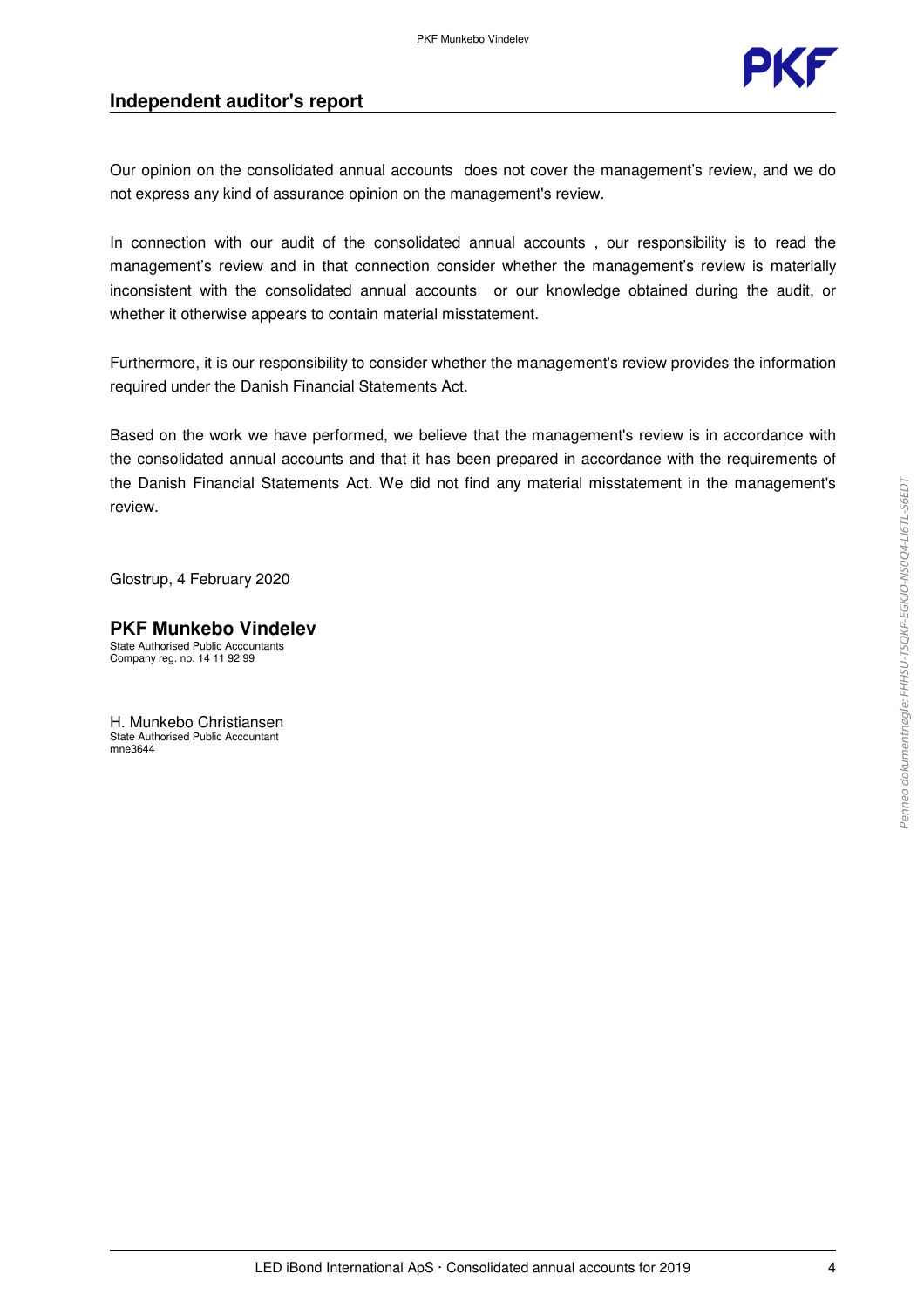

## **Company data**

| The company                   | LED iBond International ApS<br>Diplomvej 381<br>2800 Kgs. Lyngby                        |                                                              |
|-------------------------------|-----------------------------------------------------------------------------------------|--------------------------------------------------------------|
|                               | Company reg. no. 36 04 16 09<br>Financial year                                          | 1 January - 31 December                                      |
| <b>Board of Directors</b>     | <b>Bjarne Henning Jensen</b><br>Frederik Bruhn-Petersen<br>Lars Frederiksen             |                                                              |
| <b>Managing Director</b>      | Rolf H. Sprunk-Jansen                                                                   |                                                              |
| <b>Auditors</b>               | Hovedvejen 56<br>2600 Glostrup                                                          | PKF Munkebo Vindelev, Statsautoriseret Revisionsaktieselskab |
| <b>Bankers</b>                |                                                                                         | Nykredit Bank, Kalvebod Brygge 1-3, 1780 København V         |
| <b>Associated enterprises</b> | Ocutune ApS, Gentofte<br>LED Livestock ApS, Odense<br><b>LED Aviation IVS, Roskilde</b> |                                                              |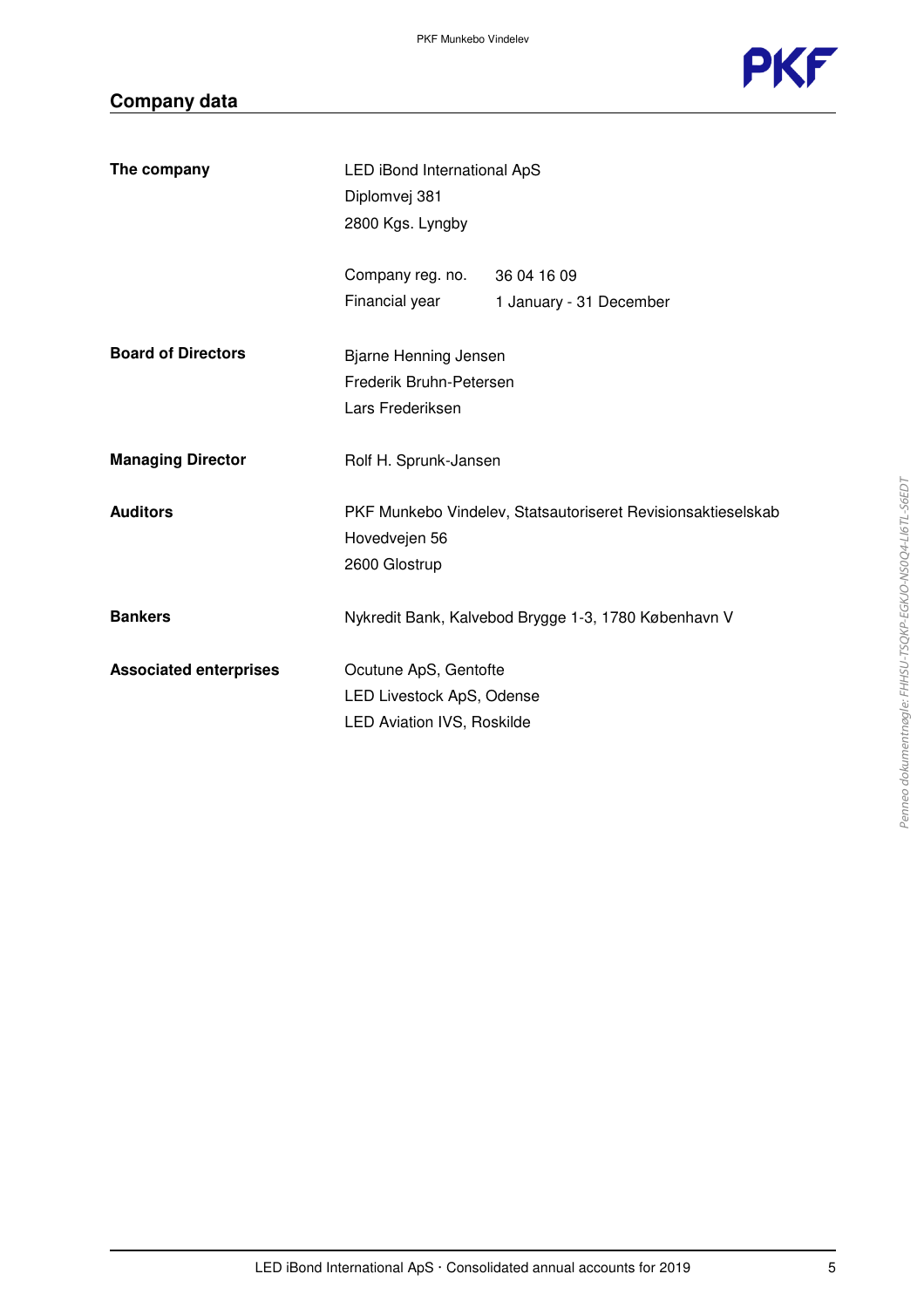



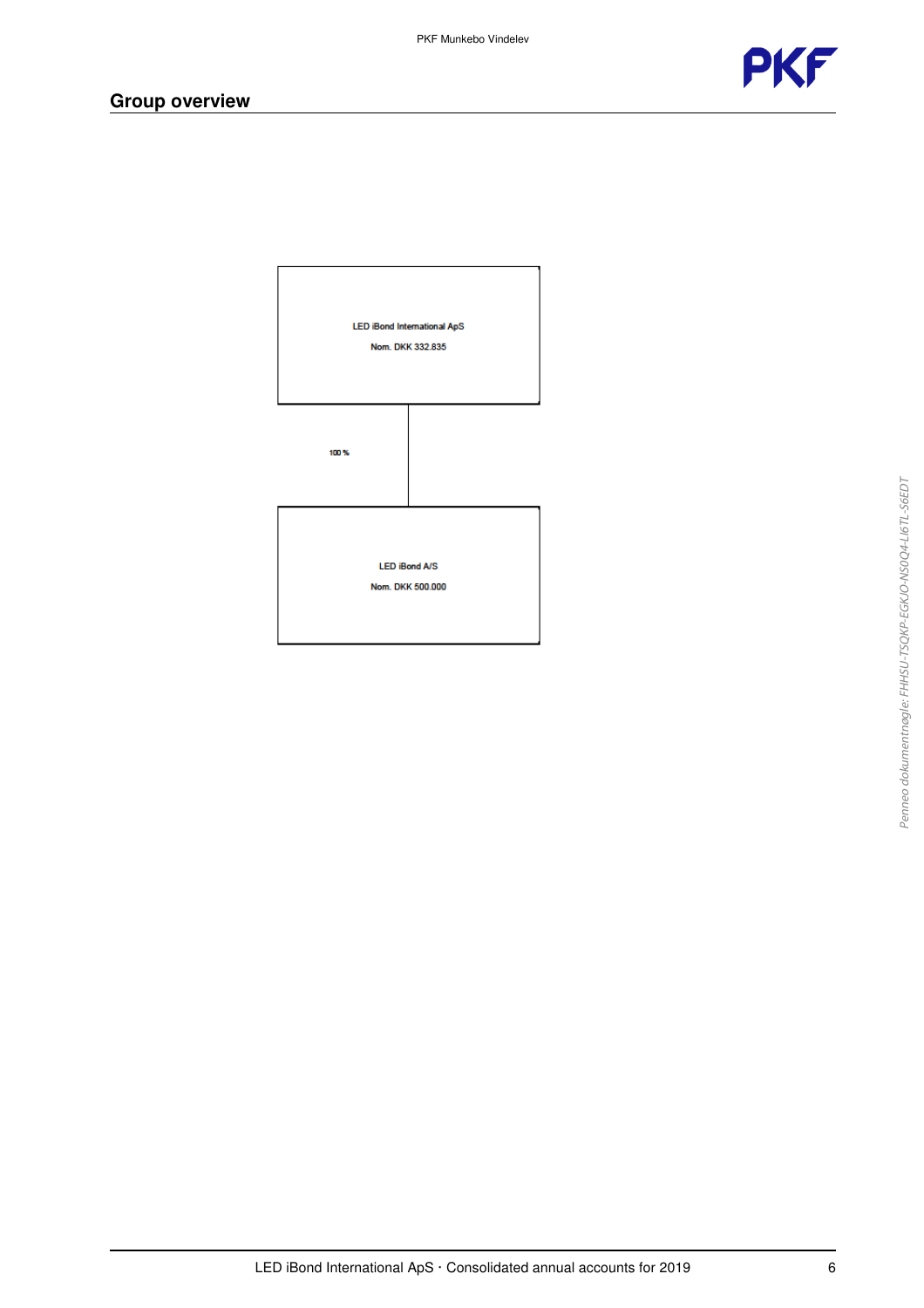

## **Consolidated financial highlights**

| DKK in thousands                  | 2019      | 2018      |
|-----------------------------------|-----------|-----------|
| <b>Profit and loss account:</b>   |           |           |
| Net turnover                      | 11.788    | 6.549     |
| Gross profit                      | 1.246     | $-2.705$  |
| <b>EBITDA</b>                     | $-5.170$  | $-9.258$  |
| Results from operating activities | $-17.482$ | $-16.056$ |
| Net financials                    | $-3.757$  | $-2.895$  |
| Results of the year               | $-16.861$ | $-14.757$ |
| <b>Balance sheet:</b>             |           |           |
| Balance sheet sum                 | 58.023    | 66.480    |
| Equity                            | 32.656    | 19.600    |

The calculation of key figures and ratios follow the Danish Association of Finance Analysts' recommendations.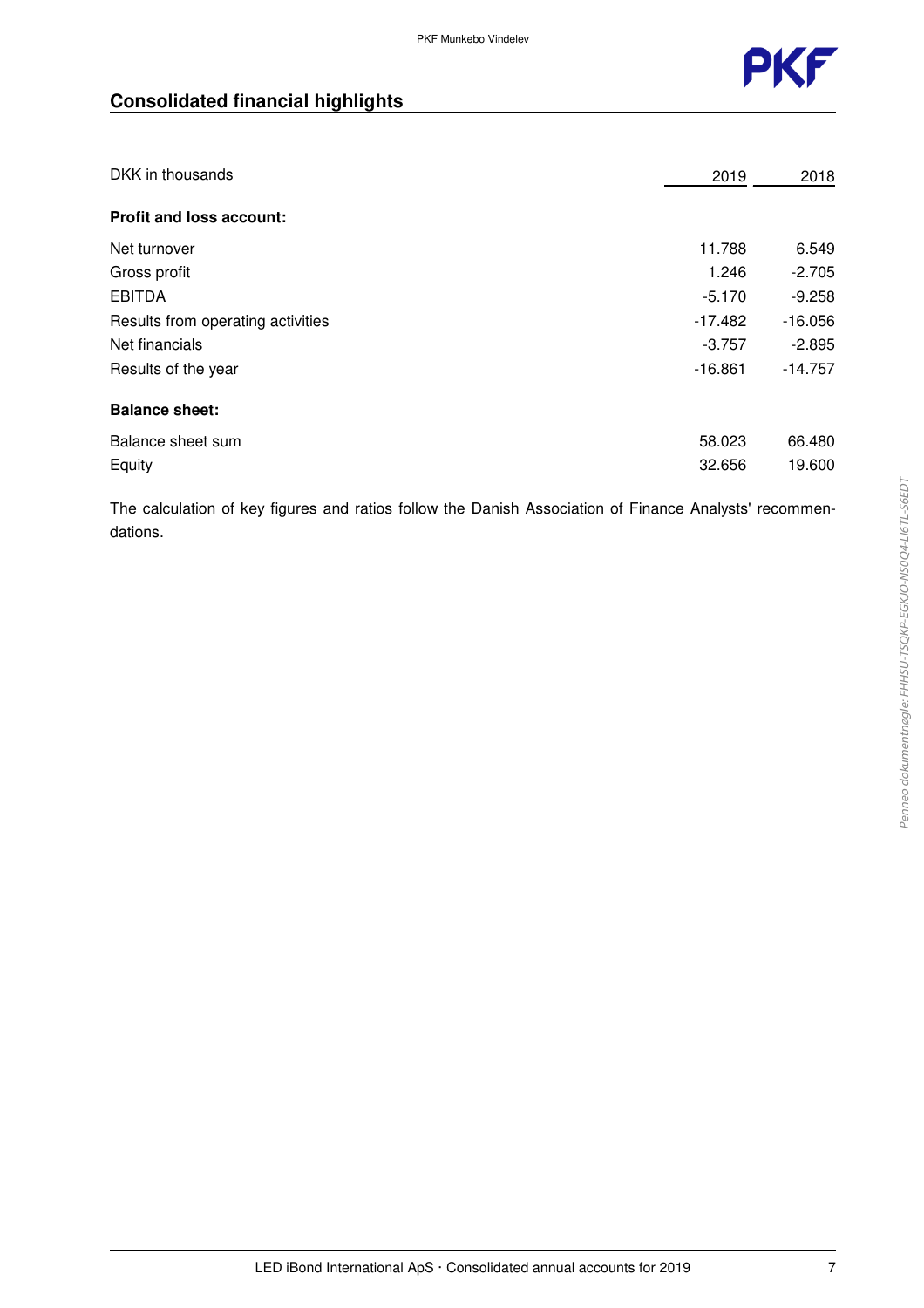

#### **Management's review**

#### **The principal activities of the group**

Like previous years, the principal activities of the group have consisted in the development, production and sale of products within LED lights and LED technology.

#### **Development in activities and financial matters**

The net turnover for the year is DKK 11.788.000 against DKK 6.549.000 last year. The EBITDA for the year is DKK -5.170.000 against DKK -9.258.000 last year. The results from ordinary activities after tax are DKK -16.861.000 against DKK -14.757.000 last year. The management consider the results as expected.

#### **Events subsequent to the financial year**

After the end of the financial year, no events have occurred that could significantly affect the Group's financial position.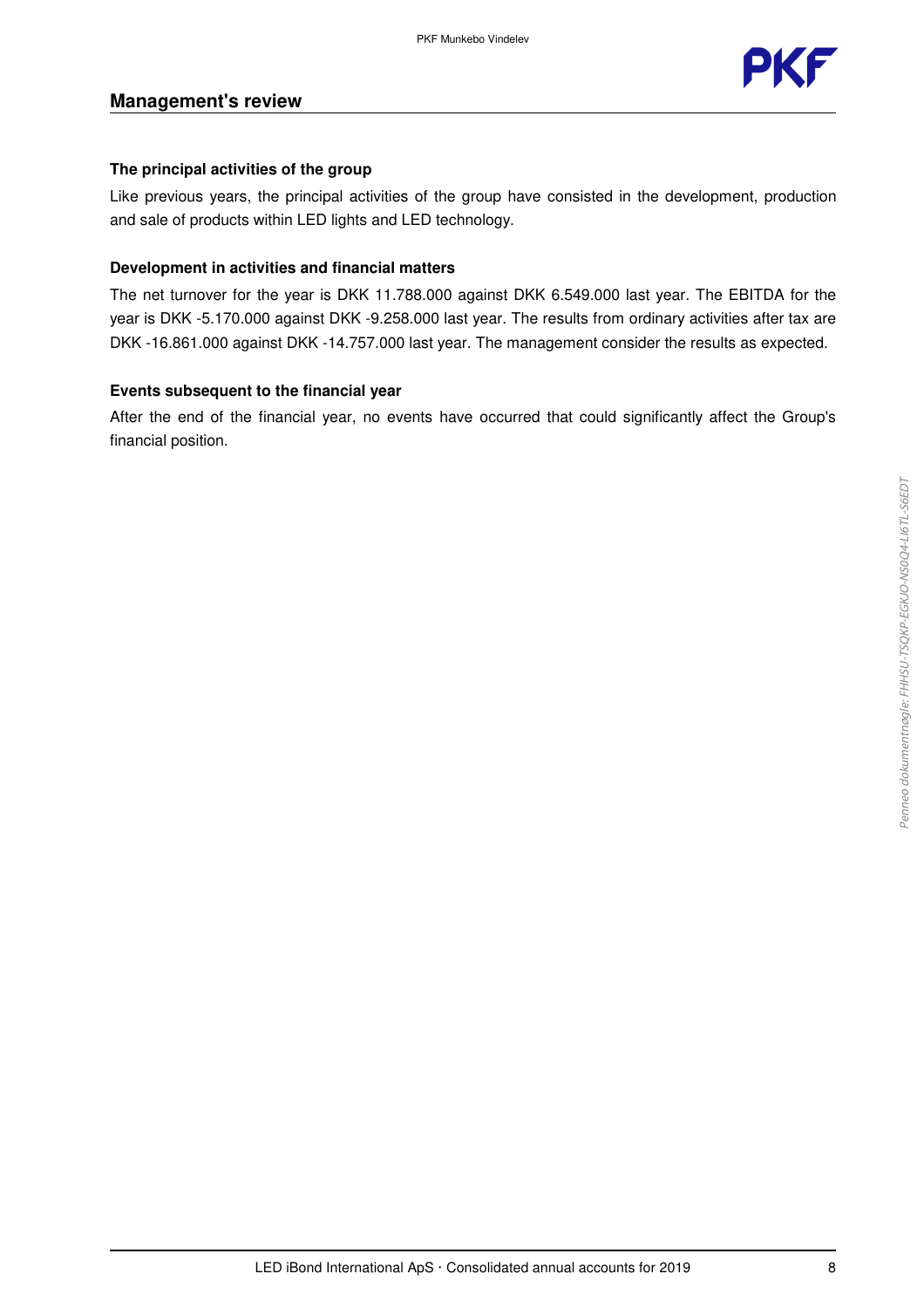

#### **Accounting policies used**

The consolidated annual accounts is presented in accordance with those regulations of the Danish Financial Statements Act concerning companies identified as class B enterprises. Furthermore, the company has chosen to comply with some of the rules applying for class C enterprises.

The accounting policies used are unchanged compared to last year, and the annual accounts are presented in Danish kroner (DKK).

#### **Recognition and measurement in general**

Income is recognised in the profit and loss account concurrently with its realisation, including the recognition of value adjustments of financial assets and liabilities. Likewise, all costs, these including depreciation, amortisation, writedown, provisions, and reversals which are due to changes in estimated amounts previously recognised in the profit and loss account are recognised in the profit and loss account.

Assets are recognised in the balance sheet when the group is liable to achieve future, financial benefits and the value of the asset can be measured reliably.

Liabilities are recognised in the balance sheet when the group is liable to lose future, financial benefits and the value of the liability can be measured reliably.

At the first recognition, assets and liabilities are measured at cost. Later, assets and liabilities are measured as described below for each individual accounting item.

Certain fixed asset investments and liabilities are measured at amortised cost, by which method a fixed, effective interest is recognised during the useful life of the asset or the liability. Amortised cost is recognised as the original cost with deduction of any payments and additions/deductions of the accrued amortisation of the difference between cost and nominal amount. In this way capital losses and capital profits are spread over the useful life.

At recognition and measurement, such predictable losses and risks are taken into consideration, which may appear before the annual report is presented, and which concern matters existing on the balance sheet date.

#### **The consolidated annual accounts**

The consolidated annual accounts comprise the parent company LED iBond International ApS and those group enterprises of which LED iBond International ApS directly or indirectly owns more than 50 % of the voting rights or in other ways has controlling interest and which are included in the Group's business plans in the longer term. As it appears from the group chart, enterprises of which the group owns between 20 and 50 % of the voting rights and exercises considerable, but not controlling interest are considered associated enterprises.

By the consolidation, elimination of intercompany income and costs, shareholding, intercompany balances and dividends and realised and unrealised gains and losses from transactions among the consolidated enterprises takes place.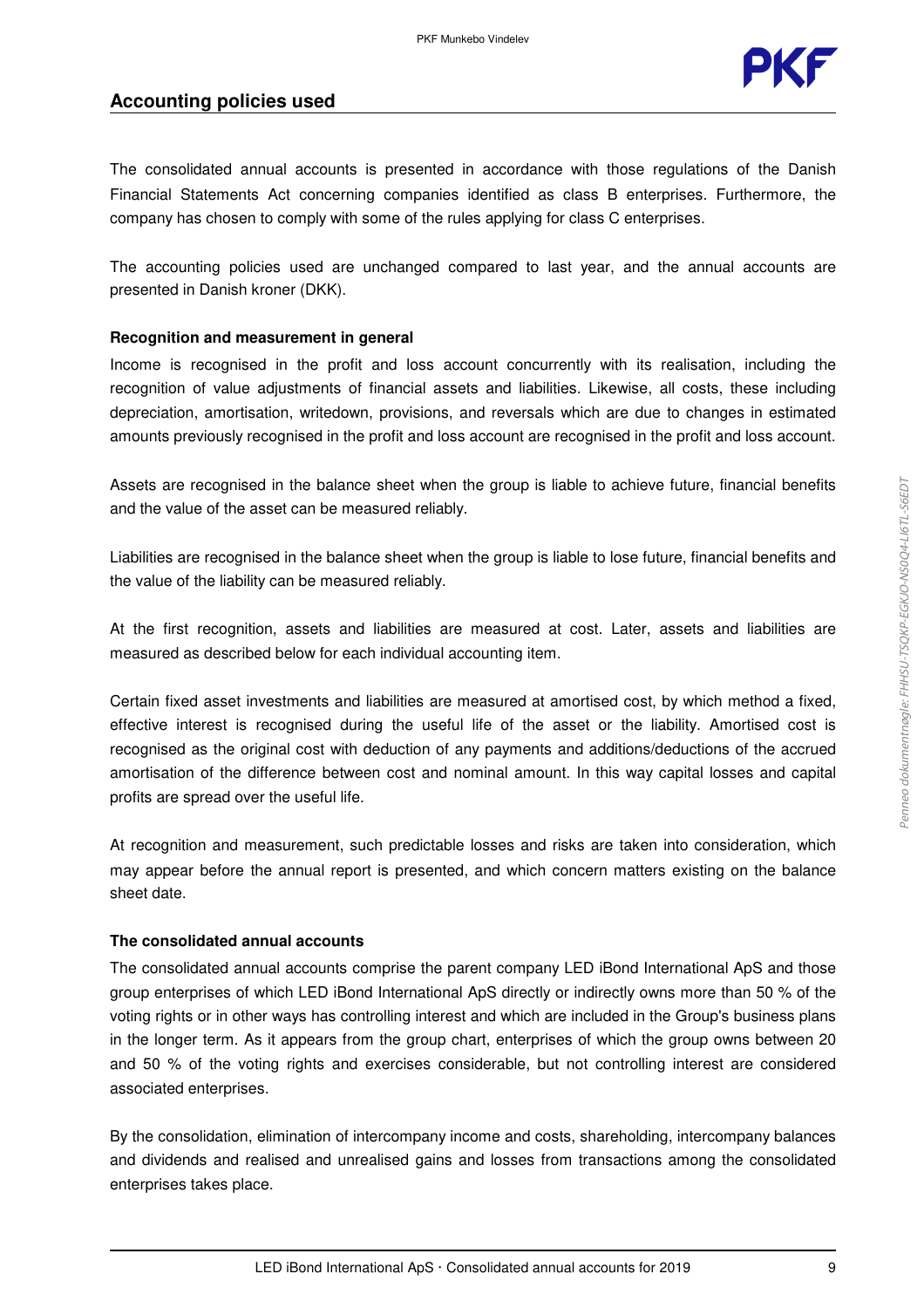

Equity interests in group enterprises are settled by the proportional share of the group enterprises' trade value of net assets and liabilities at the date of acquisition.

#### **The profit and loss account**

#### **Net turnover**

The net turnover is recognised in the profit and loss account if delivery and risk transfer to the buyer have taken place before the end of the year, and if the income can be determined reliably and is expected to be received. The net turnover is recognised exclusive of VAT and taxes and with the deduction of any discounts granted in connection with the sale.

#### **Cost of sales**

Cost of sales include costs for the purchase of raw materials and consumables less discounts and changes in inventories.

#### **Other operating income**

Other operating income comprises accounting items of secondary nature in proportion to the principal activities of the enterprise, including gains on disposal of intangible and tangible fixed assets.

#### **Other external costs**

Other external costs comprise costs for sales, administration, premises, auto operation and operational leasing costs.

#### **Staff costs**

Staff costs include salaries and wages including holiday allowances, pensions and other costs for social security etc. for staff members. Staff costs are less public reimbursements.

#### **Depreciation, amortisation and writedown**

Depreciation, amortisation and writedown comprise depreciation on, amortisation of and writedown relating to intangible and tangible fixed assets respectively.

#### **Net financials**

Net financials comprise interest, realised and unrealised capital gains and losses concerning financial assets and liabilities. Financial income and expenses are recognised in the profit and loss account with the amounts that concern the financial year.

Dividend from equity investments in associated enterprises is recognised in the financial year where the dividend is declared.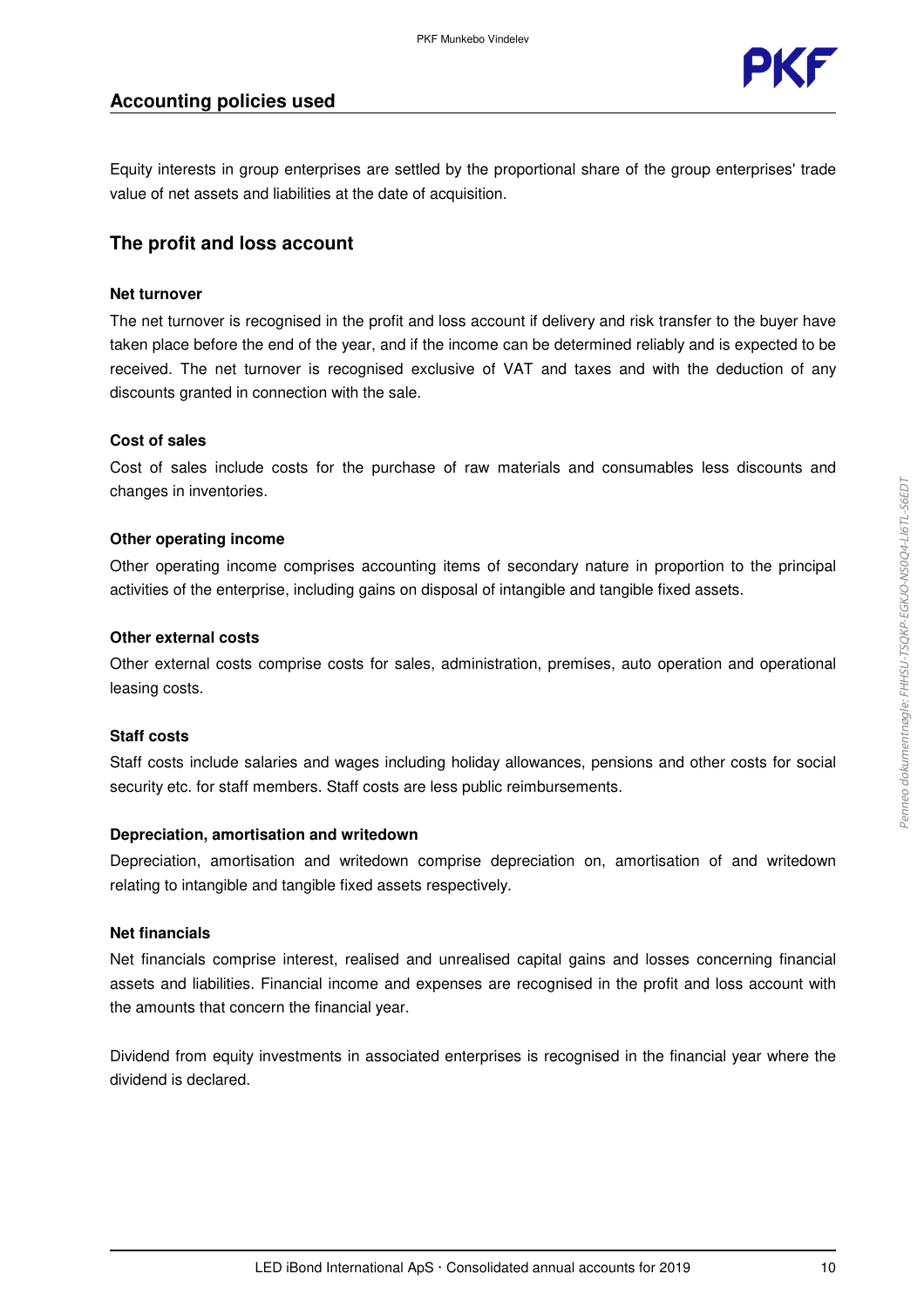

#### **Tax of the results for the year**

The tax for the year comprises the current tax for the year and the changes in deferred tax, and it is recognised in the profit and loss account with the share referring to the results for the year and directly in the equity with the share referring to entries directly on the equity.

#### **The balance sheet**

#### **Intangible fixed assets**

#### **Development projects, patents, and licences**

Development costs comprise e.g. salaries, wages, and costs which directly refer to the development activities.

Clearly defined and identifiable development projects are recognised as intangible fixed assets provided that the technical feasibility, sufficient resources, and a potential market or a development opportunity can be demonstrated, and provided that it is the intention to produce, market or utilise the project. It is, however, a condition that the cost can be calculated reliably and that a sufficiently high degree of certainty indicates that future earnings will cover the costs for production, sales, and administration. Other development costs are recognised in the profit and loss account concurrently with their realisation.

Development costs recognised in the balance sheet are measured at cost with deduction of accrued depreciation and writedown.

After completion of the development work, capitalised development costs are amortised on a straight line basis over the estimated financial useful life. Usually, the amortisation period is 10 years.

Patents and licenses are measured at cost with deduction of accrued amortisation. Patents are amortised on a straight-line basis over the remaining patent period, and licenses are amortised over the contract period, however, for a maximum of 10 years.

Gain and loss from the sale of development projects, patents, and licenses are measured as the difference between the sales price with deduction of sales costs and the book value at the time of the sale. Gain or loss are recognised in the profit and loss account as other operating income or other operating expenses respectively.

#### **Tangible fixed assets**

Tangible fixed assets are measured at cost with deduction of accrued depreciation and writedown.

The basis of depreciation is cost with deduction of any expected residual value after the end of the useful life of the asset. The amortisation period and the residual value are determined at the acquisition date and reassessed annually. If the residual value exceeds the book value, the amortisation discontinues.

If the amortisation period or the residual value is changed, the effect on amortisation will in the future be recognised as a change in the accounting estimates.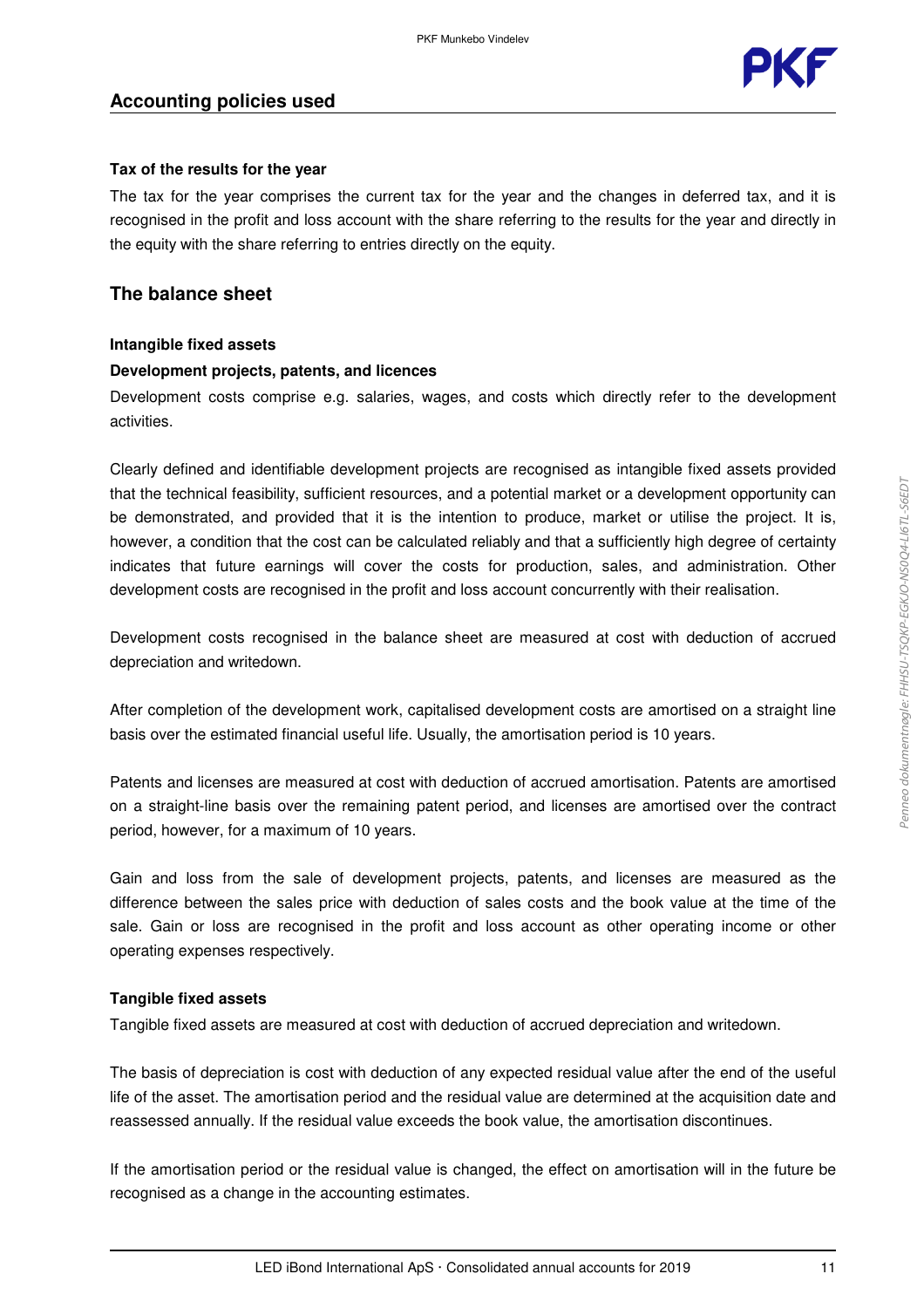

#### **Accounting policies used**

The cost comprises the acquisition cost and costs directly attached to the acquisition until the time when the asset is ready for use.

The cost of a total asset is divided into separate components. These components are depreciated separately, the useful lives of each individual components differing.

Depreciation takes place on a straight line basis and based on an evaluation of the expected useful life:

|                                                        | Useful life |
|--------------------------------------------------------|-------------|
| Technical plants and machinery                         | 5-10 vears  |
| Other plants, operating assets, fixtures and furniture | 3-5 vears   |

Minor assets with a cost price of less than DKK 13.800 are recognised as costs in the profit and loss account in the year of acquisition.

Profit or loss deriving from the sales of tangible fixed assets is measured as the difference between the sales price reduced by the selling costs and the book value at the time of the sale. Profit or losses are recognised in the profit and loss account as other operating income or other operating expenses.

#### **Leases**

All leases are regarded as operating leases. Payments in connection with operating leases and other rental agreements are recognised in the profit and loss account over the term of the contract. The group's total liabilities concerning operating leases and rental agreements are recognised under contingencies etc.

#### **Decoration of rented premises**

Decoration of rented premises are measured at cost with deduction of accrued depreciation. Depreciation takes place on a straight-line basis over the estimated useful life of the asset, which is set at 5 years.

#### **Financial fixed assets**

#### **Equity investments in associated enterprises**

Equity investments in associated enterprises are measured at cost. In case the recoverable amount is lower than the cost, writedown takes place to this lower value.

#### **Deposits**

Deposits are measured at amortised cost and represent rent deposits, etc.

#### **Writedown of fixed assets**

The book values of both intangible and tangible fixed assets as well as equity investments in subsidiaries and associated enterprises are subject to annual impairment tests in order to disclose any indications of impairment beyond those expressed by amortisation and depreciation respectively.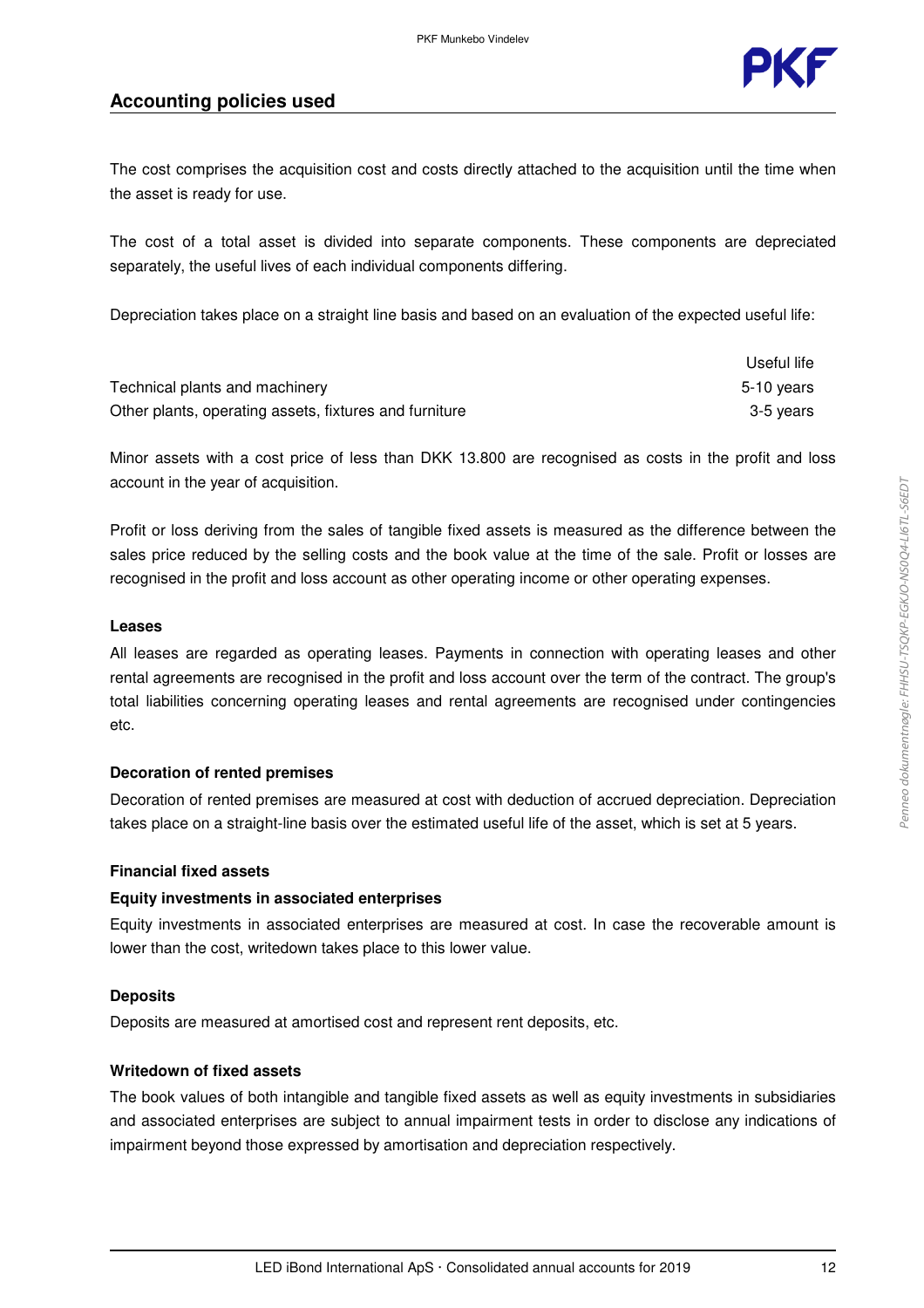

#### **Accounting policies used**

If indications of impairment are disclosed, impairment tests are carried out for each individual asset or group of assets respectively. Writedown takes place to the recoverable amount, if this value is lower than the book value.

The recoverable value is equal to the value of the net selling price or the value in use, whichever is higher. The value in use is determined as the present value of the expected net cash flow deriving from the use of the asset or the group of assets.

Previously recognised writedown is reversed when the condition for the writedown no longer exists. Writedown relating to goodwill is not reversed.

#### **Inventories**

Inventories are measured at cost on the basis of the FIFO method. In case the net realisable value of the inventories is lower than the cost, writedown takes place to this lower value.

The cost for trade goods, raw materials, and consumables comprises the acquisition cost with the addition of the delivery costs.

The cost for manufactured goods and works in progress comprises the cost for raw materials, consumables, direct wages, and indirect production costs. Indirect production costs comprise indirect materials and wages, maintenance of and depreciation on machinery, factory buildings and equipment applied during the production process and costs for factory administration and factory management. Borrowing costs are not recognised in cost.

The net realisable value for inventories is recognised as the market price with deduction of completion costs and selling costs. The net realisable value is determined taking into consideration the negotiability, obsolescence, and development of the expected market price.

#### **Debtors**

Debtors are measured at amortised cost which usually corresponds to face value. In order to meet expected losses, writedown takes place at the net realisable value.

#### **Accrued income and deferred expenses**

Accrued income and deferred expenses recognised under assets comprise incurred costs concerning the next financial year.

#### **Available funds**

Available funds comprise cash at bank and in hand.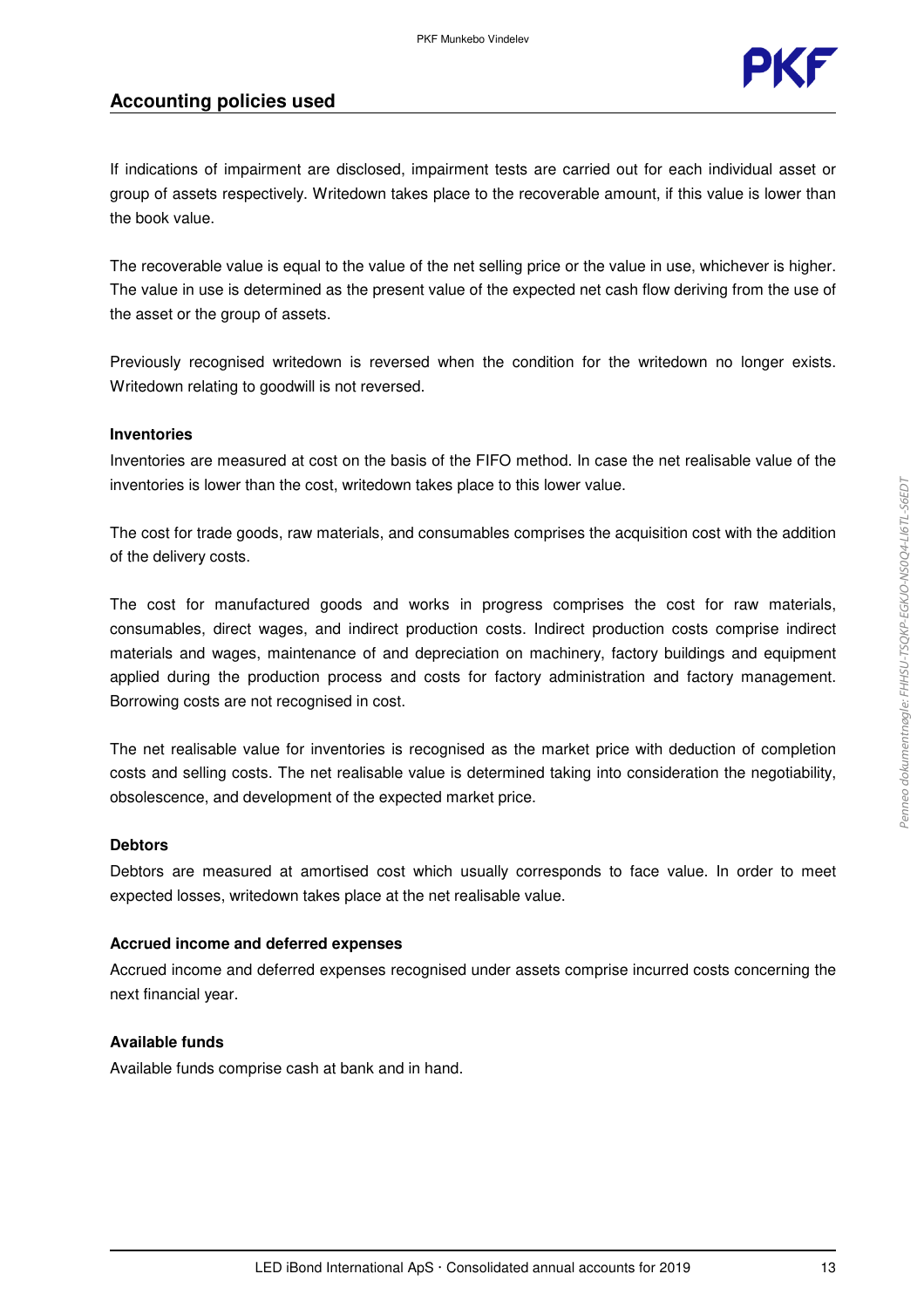

#### **Equity**

#### **Share premium**

Share premium comprises amounts paid as premium in connection with the issue of shares. Costs in connection with a carried through issue are deducted in the premium. The premium reserve may be utilised as dividend, issue of bonus shares, and for payment of losses.

#### **Reserves for development costs**

Reserves for development costs comprise recognised development costs with deduction of related deferred tax liabilities. The reserves can not be used as dividend or for payment of losses. The reserves are reduced or dissolved if the recognised development costs are amortised or abandoned. This takes place by direct transfer to the distributable reserves of the equity.

#### **Corporate tax and deferred tax**

Current tax receivable and tax liabilities are recognised in the balance sheet at the amount calculated on the basis of the expected taxable income for the year adjusted for tax on previous years' taxable income and prepaid taxes. Tax receivable and tax liabilities are set off to the extent that legal right of set-off exists and if the items are expected to be settled net or simultaneously.

Deferred tax is measured on the basis of all temporary differences in assets and liabilities with a balance sheet focus.

Deferred tax assets, including the tax value of tax losses eligible for carry-over, are recognised at the value at which they are expected to be realisable, either by settlement against tax of future earnings or by set-off in deferred tax liabilities within the same legal tax unit.

Deferred tax is measured based on the tax rules and tax rates applying under the legislation on the balance sheet date and prevailing when the deferred tax is expected to be released as current tax.

#### **Liabilities**

Liabilities are measured at amortised cost which usually corresponds to the nominal value.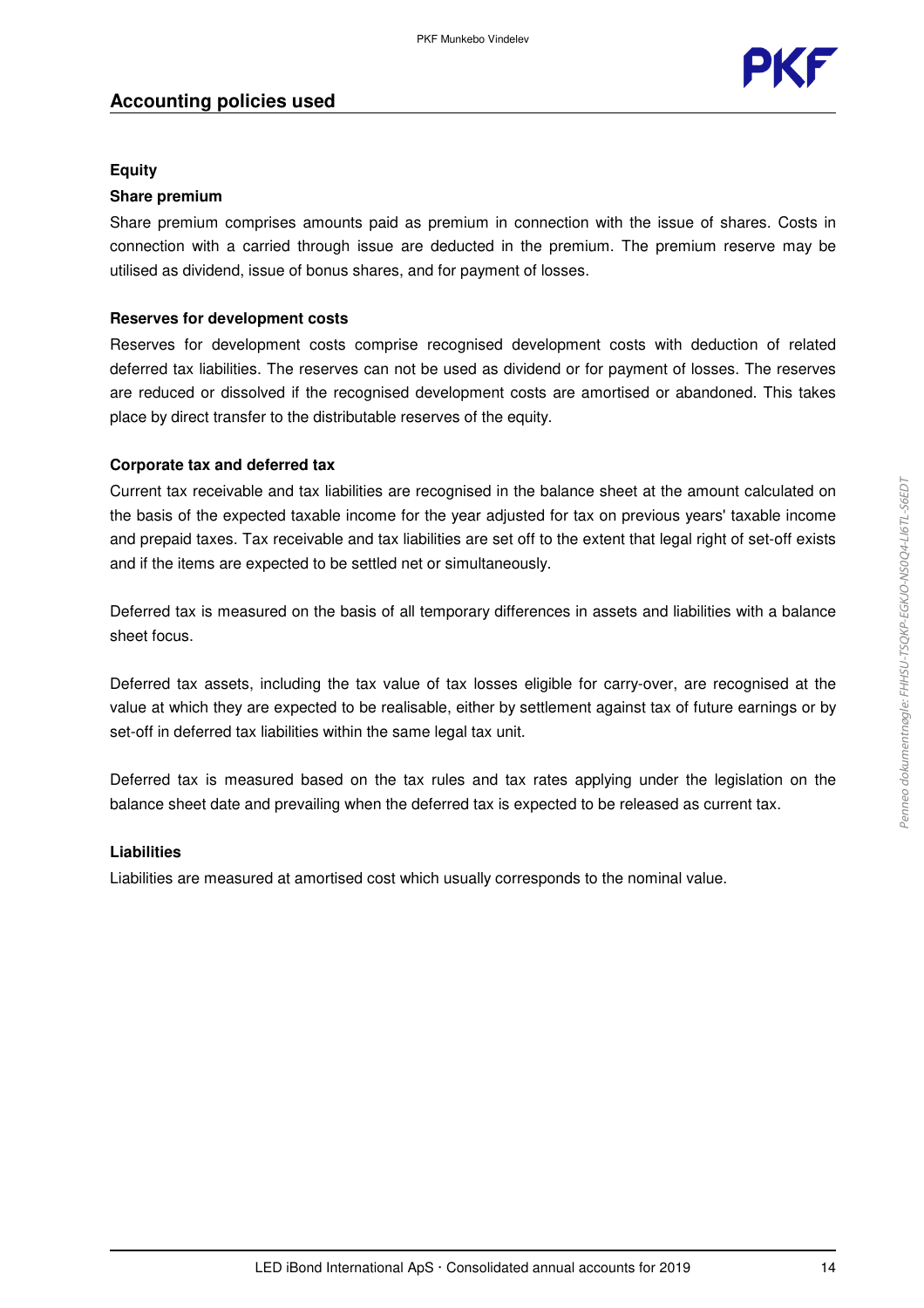

## **Profit and loss account 1 January - 31 December**

All amounts in DKK

|      |                                                               | Group         |               |
|------|---------------------------------------------------------------|---------------|---------------|
| Note |                                                               | 2019          | 2018          |
|      | Net turnover                                                  | 11.788.168    | 6.549.088     |
|      | Other operating income                                        | 1.781.881     | 0             |
|      | Raw materials and consumables used                            | $-7.317.807$  | $-4.252.703$  |
|      | Other external costs                                          | $-5.006.506$  | $-5.001.115$  |
|      | <b>Gross results</b>                                          | 1.245.736     | $-2.704.730$  |
| 3    | Staff costs                                                   | $-6.415.782$  | $-6.553.010$  |
|      | <b>EBITDA</b>                                                 | $-5.170.046$  | $-9.257.740$  |
|      | Depreciation, amortisation and writedown relating to tangible |               |               |
|      | and intangible fixed assets                                   | -10.960.749   | $-6.798.314$  |
|      | Writedown of current assets exceeding usual writedown         | $-1.350.849$  | O             |
|      | <b>Operating profit</b>                                       | $-17.481.644$ | -16.056.054   |
|      | Other financial income                                        | 27.384        | 2.190         |
|      | Other financial costs                                         | $-3.784.329$  | $-2.897.637$  |
|      | <b>Results before tax</b>                                     | -21.238.589   | -18.951.501   |
| 4    | Tax on ordinary results                                       | 4.377.346     | 4.194.336     |
|      | <b>Results for the year</b>                                   | -16.861.243   | $-14.757.165$ |
|      | Proposed distribution of the results:                         |               |               |
|      | Allocated from results brought forward                        | $-16.861.243$ | $-14.757.165$ |
|      |                                                               | $-16.861.243$ | -14.757.165   |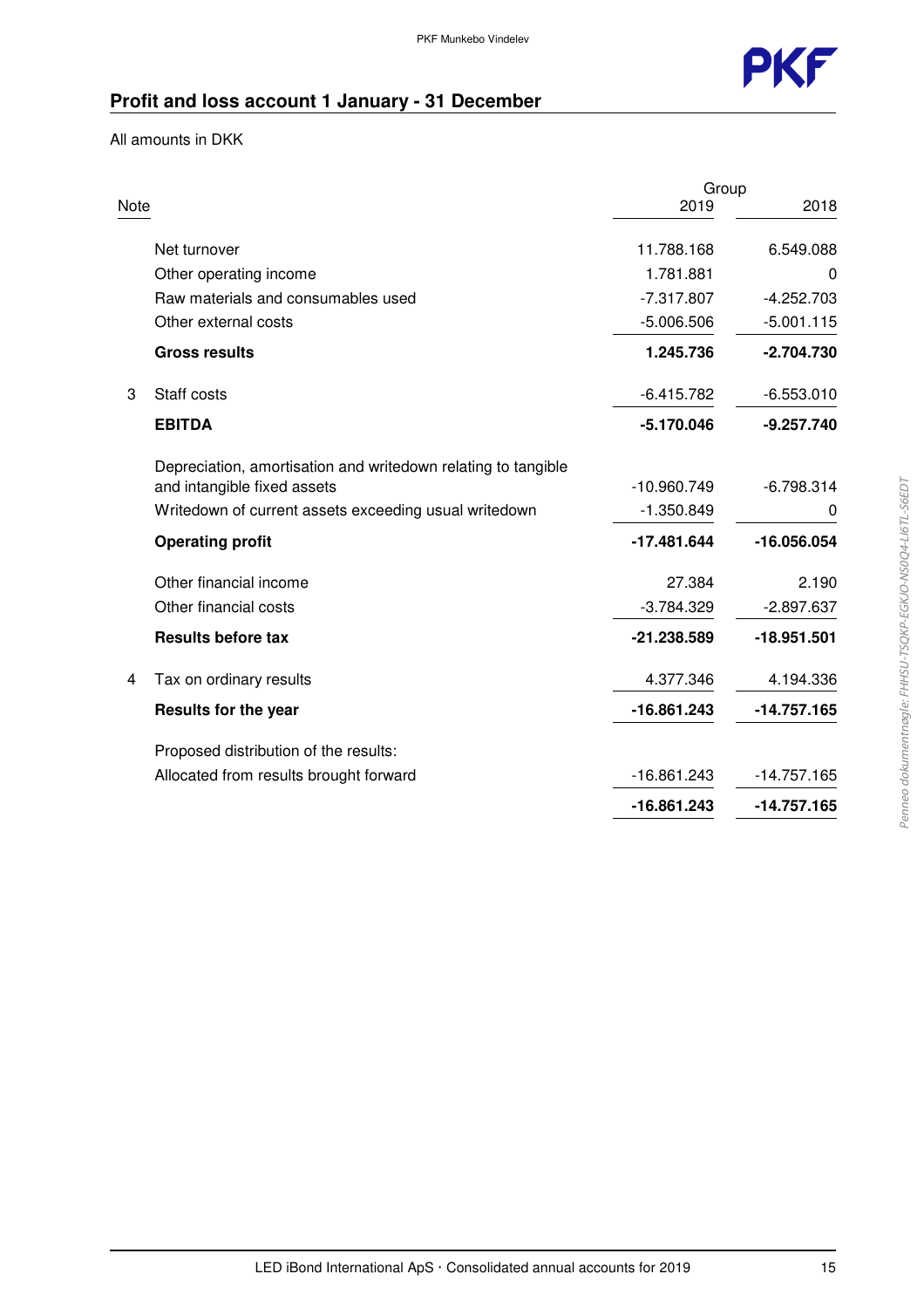

### **Balance sheet 31 December**

All amounts in DKK

#### **Assets**

|      |                                                            | Group      |            |
|------|------------------------------------------------------------|------------|------------|
| Note |                                                            | 2019       | 2018       |
|      | <b>Fixed assets</b>                                        |            |            |
| 5    | Completed development projects                             | 25.255.977 | 24.645.191 |
| 6    | Patents and similar rights                                 | 585.751    | 0          |
| 7    | Software                                                   | 17.885     | 30.069     |
| 8    | Rights                                                     | 3.012.639  | 3.514.219  |
|      | Intangible fixed assets in total                           | 28.872.252 | 28.189.479 |
| 9    | Production plant and machinery                             | 7.591.290  | 8.863.341  |
| 10   | Other plants, operating assets, and fixtures and furniture | 115.852    | 228.369    |
| 11   | Decoration of rented premises                              | 11.277     | 17.161     |
|      | Tangible fixed assets in total                             | 7.718.419  | 9.108.871  |
| 12   | Equity investments in associated enterprises               | 27.001     |            |
| 13   | Deposits                                                   | 225.095    | 186.118    |
|      | Financial fixed assets in total                            | 252.096    | 186.119    |
|      | <b>Fixed assets in total</b>                               | 36.842.767 | 37.484.469 |
|      | <b>Current assets</b>                                      |            |            |
|      | Raw materials and consumables                              | 2.505.550  | 6.113.863  |
|      | Manufactured goods and trade goods                         | 1.914.315  | 952.413    |
|      | Prepayments for goods                                      | 144.389    | 0          |
|      | Inventories in total                                       | 4.564.254  | 7.066.276  |
|      | Trade debtors                                              | 816.593    | 801.961    |
| 14   | Deferred tax assets                                        | 6.178.980  | 4.143.370  |
| 15   | Receivable corporate tax                                   | 2.341.735  | 2.457.601  |
|      | Other debtors                                              | 308.274    | 1.134.382  |
|      | Accrued income and deferred expenses                       | 614.613    | 392.703    |
|      | Debtors in total                                           | 10.260.195 | 8.930.017  |
|      | Available funds                                            | 6.356.229  | 12.999.047 |
|      | <b>Current assets in total</b>                             | 21.180.678 | 28.995.340 |
|      | <b>Assets in total</b>                                     | 58.023.445 | 66.479.809 |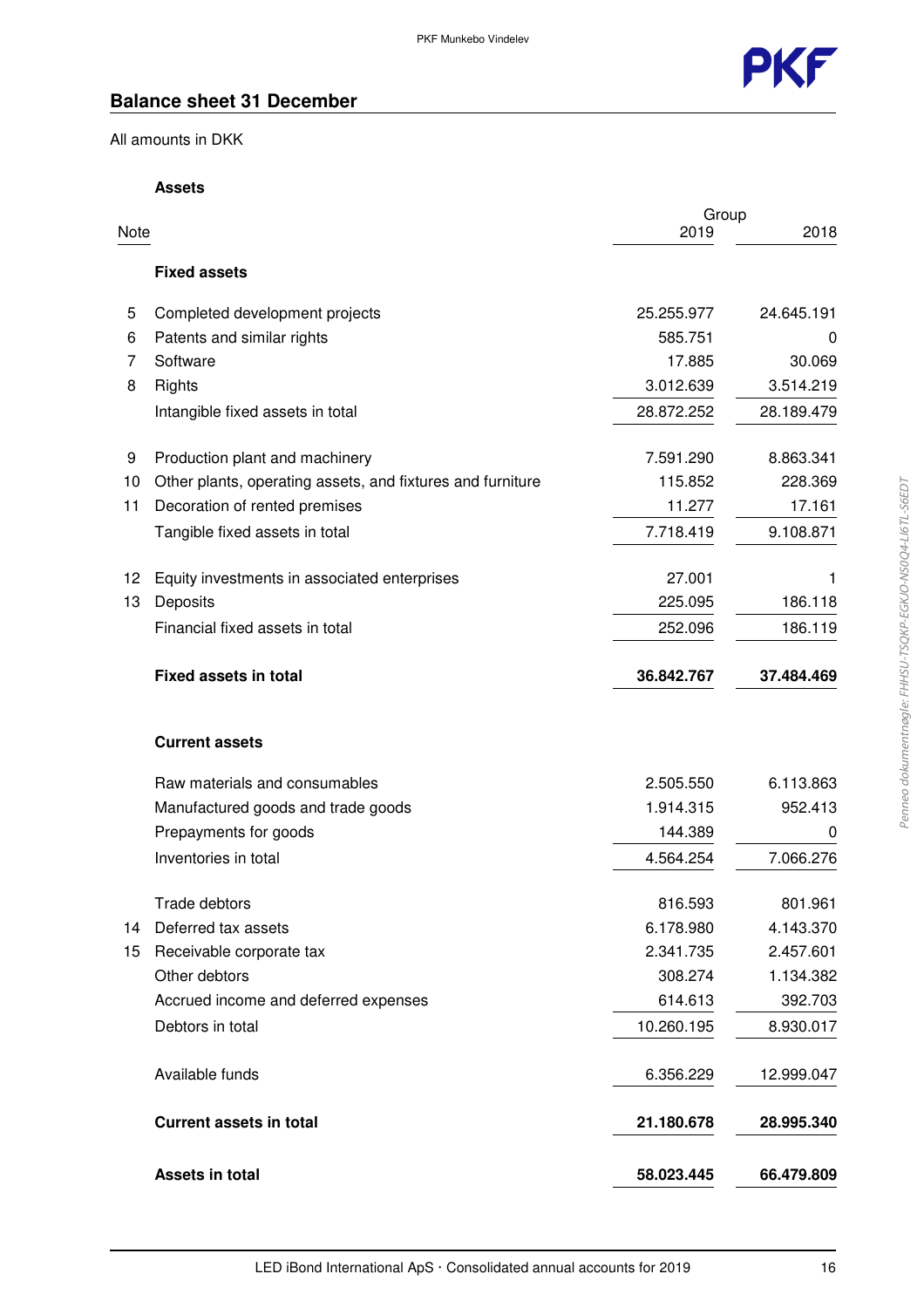

### **Balance sheet 31 December**

All amounts in DKK

#### **Equity and liabilities**

|      |                                          | Group      |            |
|------|------------------------------------------|------------|------------|
| Note |                                          | 2019       | 2018       |
|      | <b>Equity</b>                            |            |            |
| 16   | Contributed capital                      | 332.835    | 269.852    |
| 17   | Share premium account                    | 0          | $\Omega$   |
| 18   | Reserve for development expenditure      | 17.293.798 | 16.762.859 |
| 19   | Results brought forward                  | 15.029.233 | 2.567.372  |
|      | <b>Equity in total</b>                   | 32.655.866 | 19.600.083 |
|      | <b>Liabilities</b>                       |            |            |
| 20   | Convertible loans                        | 5.000.000  | $\Omega$   |
| 20   | Bank debts                               | 3.350.000  | 4.650.000  |
| 20   | Loan agreements                          | 7.288.276  | 32.506.798 |
| 20   | Other debts                              | 1.271.868  | 0          |
|      | Long-term liabilities in total           | 16.910.144 | 37.156.798 |
| 20   | Short-term part of long-term liabilities | 1.300.000  | 959.068    |
|      | <b>Bank debts</b>                        | 855        | 855        |
|      | Trade creditors                          | 4.159.243  | 2.715.391  |
|      | Other debts                              | 2.997.337  | 6.047.614  |
|      | Short-term liabilities in total          | 8.457.435  | 9.722.928  |
|      | <b>Liabilities in total</b>              | 25.367.579 | 46.879.726 |
|      | <b>Equity and liabilities in total</b>   | 58.023.445 | 66.479.809 |

- **1 Uncertainties concerning recognition and measurement**
- **2 Special items**
- **21 Mortgage and securities**
- **22 Contingencies**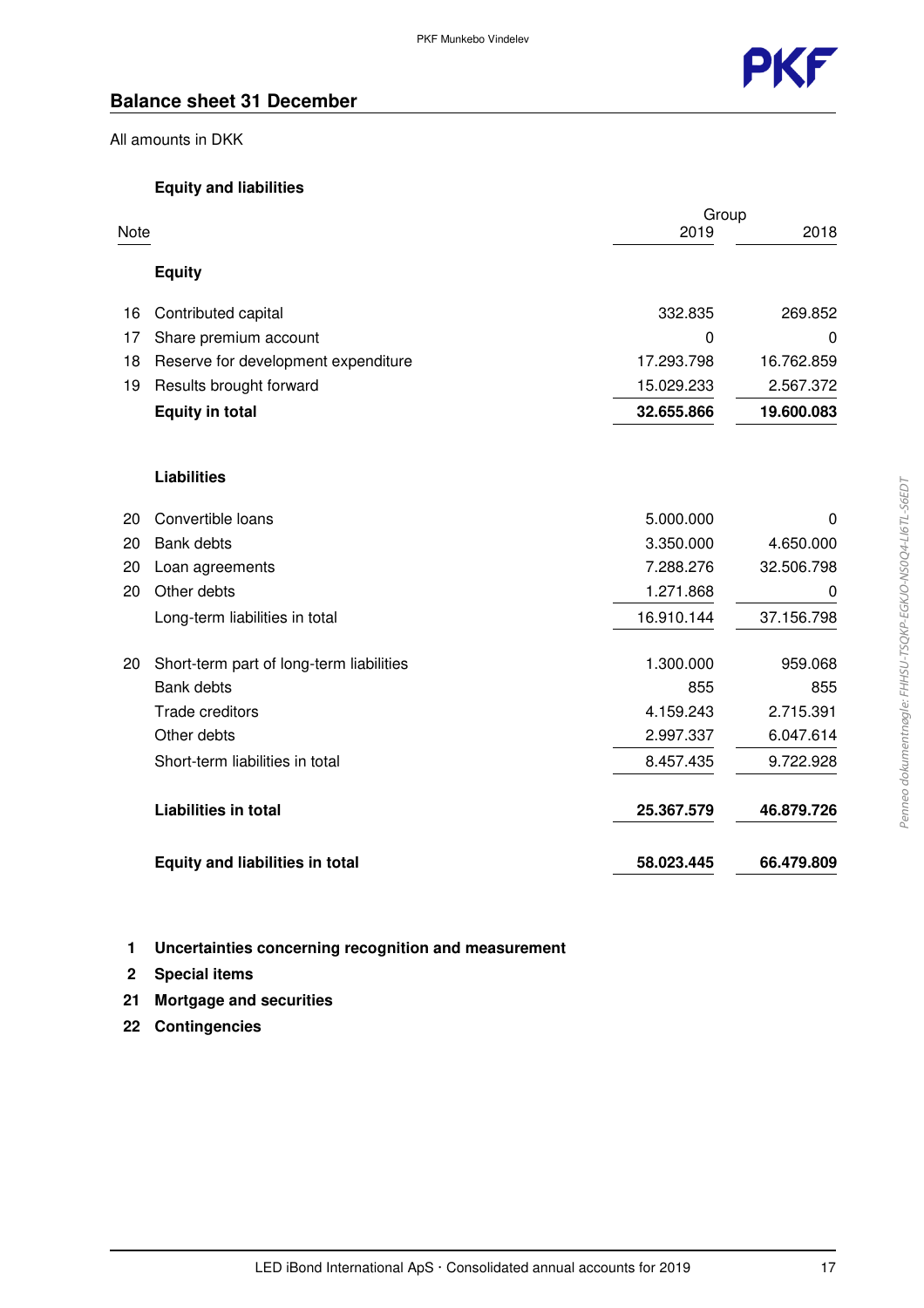All amounts in DKK

#### **1. Uncertainties concerning recognition and measurement**

In determining the carrying amount of certain of the company's assets, estimates of how future events affect the value are required. Estimates that are material to the financial statements are made, when calculating depreciation and impairment of fixed assets.

The estimates used are based on assumptions that management considers reasonable but which are inherently uncertain and unpredictable. The assumptions may be incomplete or inaccurate and unexpected events or circumstances may occur.

#### **2. Special items**

There are per definition a risk associated with the recognition of development projects and associated acquired rights (licenses). The value of the assets depends on: 1) that the company achieves sufficient success with the development of the technology and subsequent commercialization of the developed technologies, and 2) that the company can obtain the liquidity needed for the final development and commercialization.

The management has chosen to recognize externally incurred project costs as well as internally incurred labor costs as development projects as well as acquired rights (licenses) in the balance sheet. The total value amounts to DKK 20.526.000 respectively and DKK 3.013.000 per 31 December 2019. The value is based on the management's expectations of the project's market potential and is thus linked to uncertainty as the value is dependent on the company's success in commercialization.

|    |                                                 | Group        |              |
|----|-------------------------------------------------|--------------|--------------|
|    |                                                 | 2019         | 2018         |
| 3. | <b>Staff costs</b>                              |              |              |
|    | Salaries and wages                              | 5.205.861    | 5.169.581    |
|    | Pension costs                                   | 882.032      | 1.046.357    |
|    | Other costs for social security                 | 48.818       | 156.636      |
|    | Other staff costs                               | 279.071      | 180.436      |
|    |                                                 | 6.415.782    | 6.553.010    |
|    | Average number of employees                     | 14           | 17           |
| 4. | Tax on ordinary results                         |              |              |
|    | Tax of the results for the year, parent company | $-2.341.736$ | $-2.457.601$ |
|    | Adjustment for the year of deferred tax         | $-2.035.610$ | -1.736.735   |
|    |                                                 | -4.377.346   | -4.194.336   |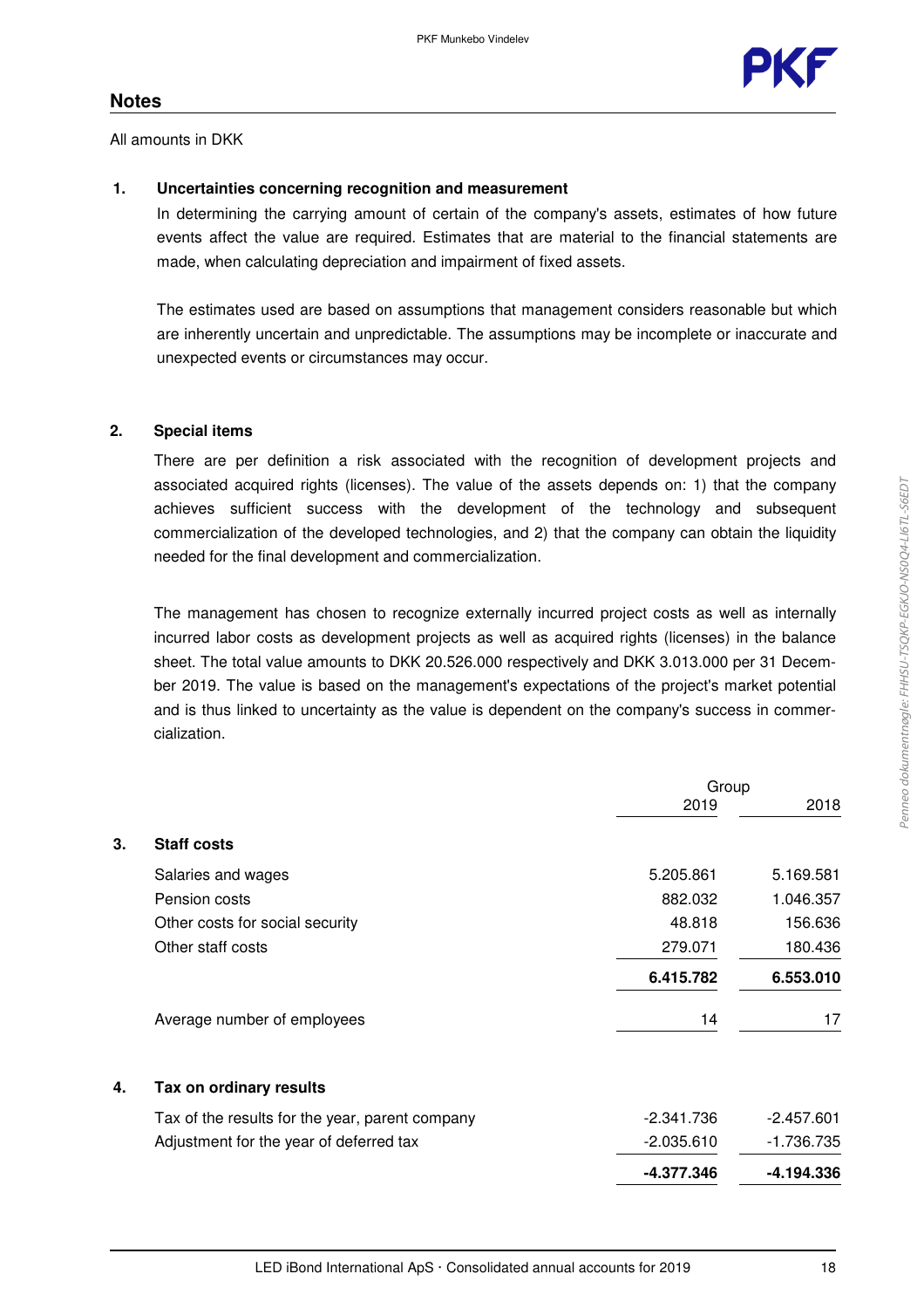

All amounts in DKK

|    |                                             | Group         |              |
|----|---------------------------------------------|---------------|--------------|
|    |                                             | 31/12 2019    | 31/12 2018   |
| 5. | <b>Completed development projects</b>       |               |              |
|    | Cost 1 January 2019                         | 35.551.166    | 24.094.410   |
|    | Additions during the year                   | 9.016.875     | 11.456.756   |
|    | Cost 31 December 2019                       | 44.568.041    | 35.551.166   |
|    | Amortisation and writedown 1 January 2019   | $-10.905.975$ | $-5.254.236$ |
|    | Amortisation for the year                   | $-7.413.826$  | $-5.651.739$ |
|    | Writedown for the year                      | $-992.263$    | 0            |
|    | Amortisation and writedown 31 December 2019 | -19.312.064   | -10.905.975  |
|    | Book value 31 December 2019                 | 25.255.977    | 24.645.191   |
| 6. | <b>Patents and similar rights</b>           |               |              |
|    | Cost 1 January 2019                         | 1.699.358     | 1.579.743    |
|    | Additions during the year                   | 585.751       | 119.615      |
|    | Cost 31 December 2019                       | 2.285.109     | 1.699.358    |
|    | Amortisation and writedown 1 January 2019   | $-1.699.358$  | $-1.250.896$ |
|    | Amortisation for the year                   | 0             | $-448.462$   |
|    | Amortisation and writedown 31 December 2019 | $-1.699.358$  | $-1.699.358$ |
|    | Book value 31 December 2019                 | 585.751       | 0            |
| 7. | <b>Software</b>                             |               |              |
|    | Cost 1 January 2019                         | 36.725        | 0            |
|    | Additions during the year                   | 0             | 36.725       |
|    | Cost 31 December 2019                       | 36.725        | 36.725       |
|    | Amortisation and writedown 1 January 2019   | $-6.656$      | 0            |
|    | Amortisation for the year                   | $-12.184$     | $-6.656$     |
|    | Amortisation and writedown 31 December 2019 | $-18.840$     | $-6.656$     |
|    | Book value 31 December 2019                 | 17.885        | 30.069       |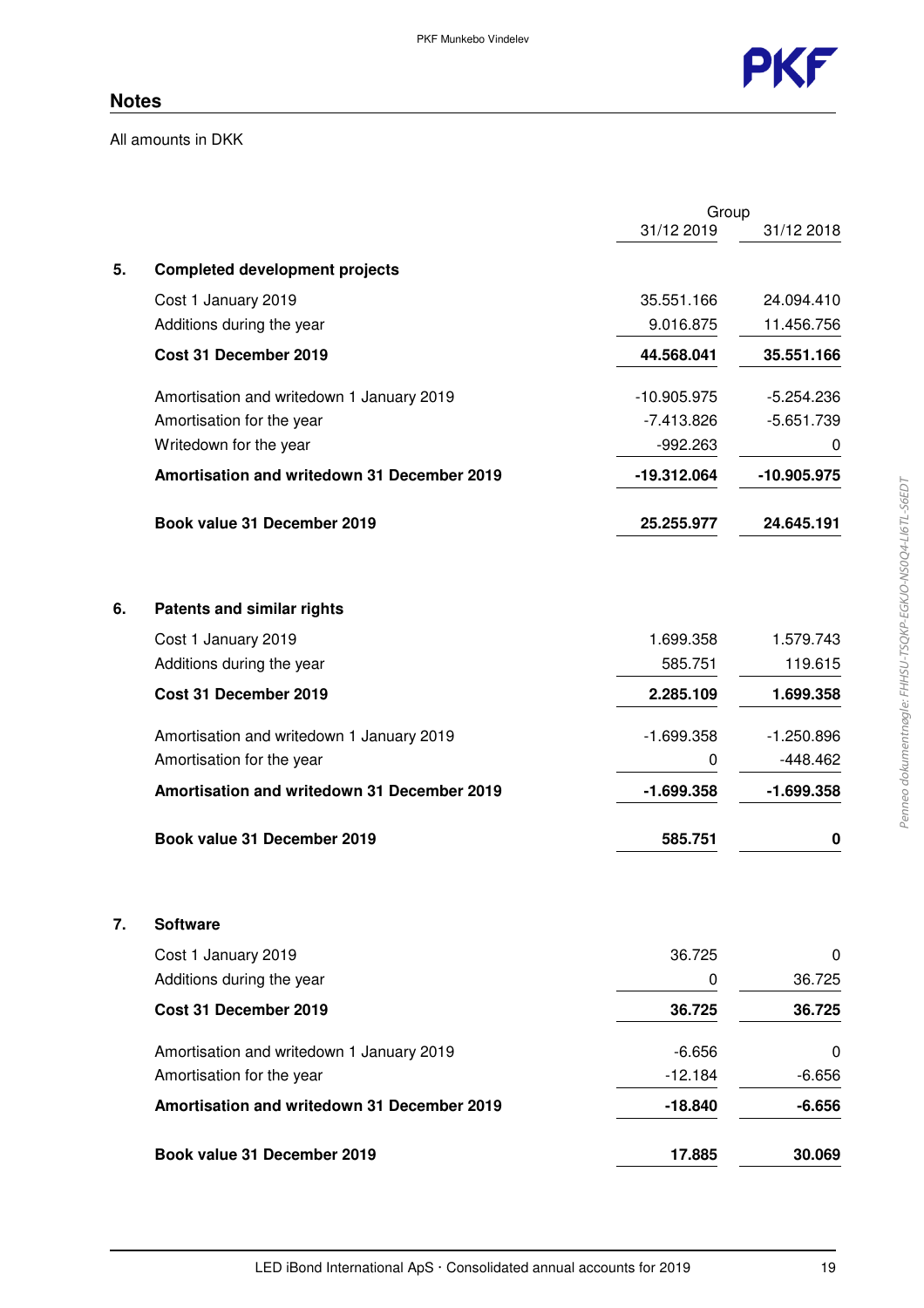

All amounts in DKK

|     |                                                            | Group        |              |
|-----|------------------------------------------------------------|--------------|--------------|
|     |                                                            | 31/12 2019   | 31/12 2018   |
| 8.  | <b>Rights</b>                                              |              |              |
|     | Cost 1 January 2019                                        | 5.015.803    | 5.015.803    |
|     | Cost 31 December 2019                                      | 5.015.803    | 5.015.803    |
|     | Amortisation and writedown 1 January 2019                  | $-1.501.584$ | $-1.000.004$ |
|     | Amortisation for the year                                  | $-501.580$   | $-501.580$   |
|     | Amortisation and writedown 31 December 2019                | $-2.003.164$ | $-1.501.584$ |
|     | Book value 31 December 2019                                | 3.012.639    | 3.514.219    |
| 9.  | <b>Production plant and machinery</b>                      |              |              |
|     | Cost 1 January 2019                                        | 9.019.302    | 370.003      |
|     | Additions during the year                                  | 650.445      | 8.649.299    |
|     | Cost 31 December 2019                                      | 9.669.747    | 9.019.302    |
|     | Depreciation and writedown 1 January 2019                  | $-155.961$   | $-81.960$    |
|     | Depreciation for the year                                  | $-1.922.496$ | $-74.001$    |
|     | Depreciation and writedown 31 December 2019                | $-2.078.457$ | $-155.961$   |
|     | Book value 31 December 2019                                | 7.591.290    | 8.863.341    |
| 10. | Other plants, operating assets, and fixtures and furniture |              |              |
|     | Cost 1 January 2019                                        | 393.033      | 357.330      |
|     | Additions during the year                                  | 0            | 35.703       |
|     | Cost 31 December 2019                                      | 393.033      | 393.033      |
|     | Amortisation and writedown 1 January 2019                  | $-164.664$   | -49.278      |
|     | Depreciation for the year                                  | $-112.517$   | $-115.386$   |
|     | Amortisation and writedown 31 December 2019                | $-277.181$   | $-164.664$   |
|     | Book value 31 December 2019                                | 115.852      | 228.369      |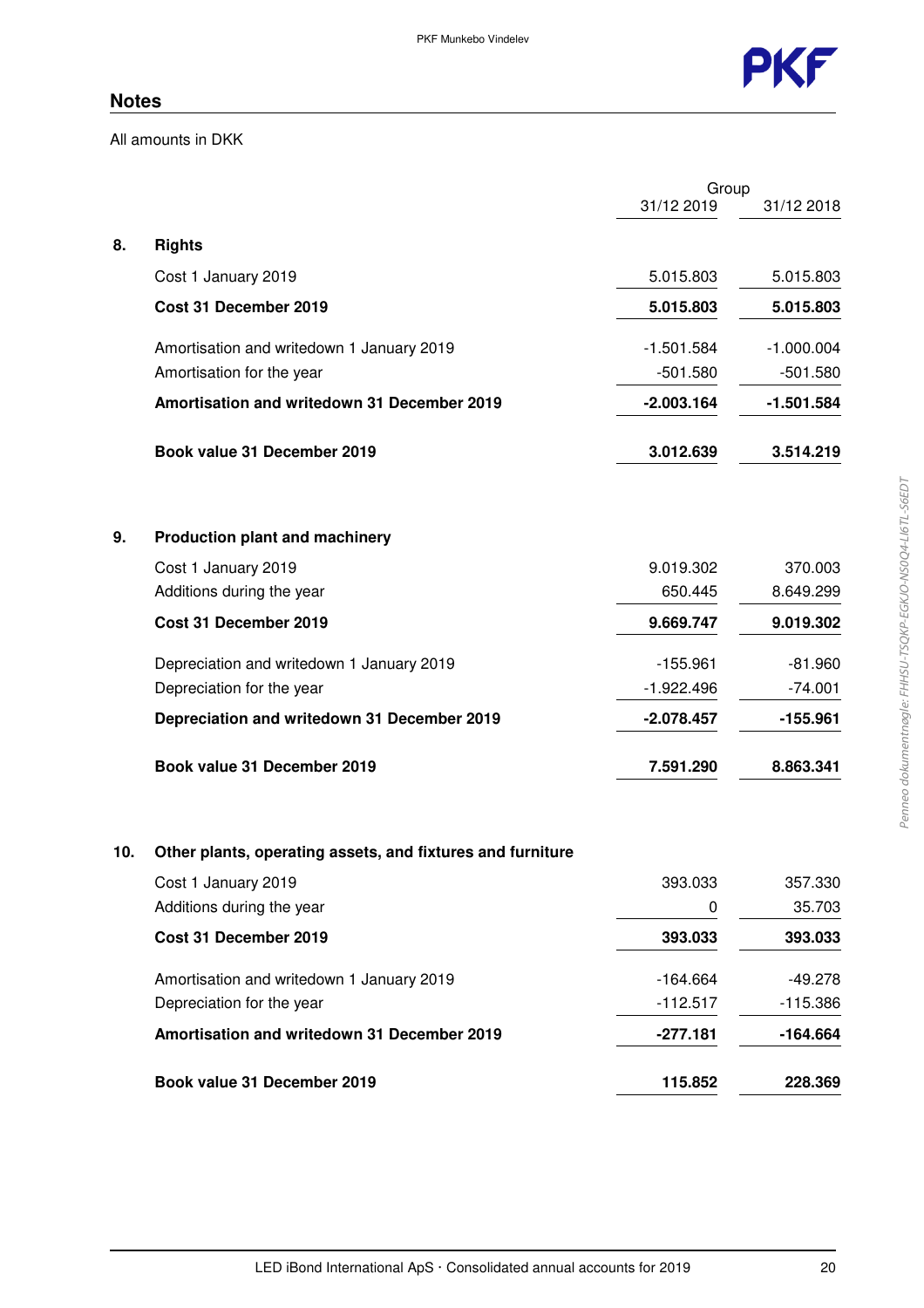

All amounts in DKK

|     |                                                 | Group      |            |
|-----|-------------------------------------------------|------------|------------|
|     |                                                 | 31/12 2019 | 31/12 2018 |
| 11. | <b>Decoration of rented premises</b>            |            |            |
|     | Cost 1 January 2019                             | 17.649     | 0          |
|     | Additions during the year                       | 0          | 17.649     |
|     | Cost 31 December 2019                           | 17.649     | 17.649     |
|     | Depreciation and writedown 1 January 2019       | $-488$     | 0          |
|     | Depreciation for the year                       | $-5.884$   | $-488$     |
|     | Depreciation and writedown 31 December 2019     | $-6.372$   | $-488$     |
|     | Book value 31 December 2019                     | 11.277     | 17.161     |
| 12. | Equity investments in associated enterprises    |            |            |
|     | Acquisition sum, opening balance 1 January 2019 |            | 0          |
|     | Additions during the year                       | 27.001     | 1          |
|     | Disposals during the year                       | -1         | 0          |
|     | Cost 31 December 2019                           | 27.001     | 1          |
|     | Book value 31 December 2019                     | 27.001     | 1          |

#### **The financial highlights for the enterprises according to the latest approved annual reports**

|                                   | Share of<br>ownership | <b>Equity</b>            | <b>Results for the</b><br>vear | <b>Book value at</b><br><b>LED iBond</b><br>International<br><b>ApS</b> |
|-----------------------------------|-----------------------|--------------------------|--------------------------------|-------------------------------------------------------------------------|
| Ocutune ApS, Gentofte             | 25%                   | $\overline{\phantom{a}}$ |                                | 25.000                                                                  |
| LED Livestock ApS, Odense         | 49 %                  | $\overline{\phantom{a}}$ |                                |                                                                         |
| <b>LED Aviation IVS, Roskilde</b> | 50 %                  | ۰                        | $\overline{\phantom{0}}$       | 2.000                                                                   |
|                                   |                       |                          |                                | 27.001                                                                  |

The companies Ocutune ApS, LED Livestock ApS and LED Aviation IVS have all completed the first financial year per December 31 2019, but have not yet submitted an annual report.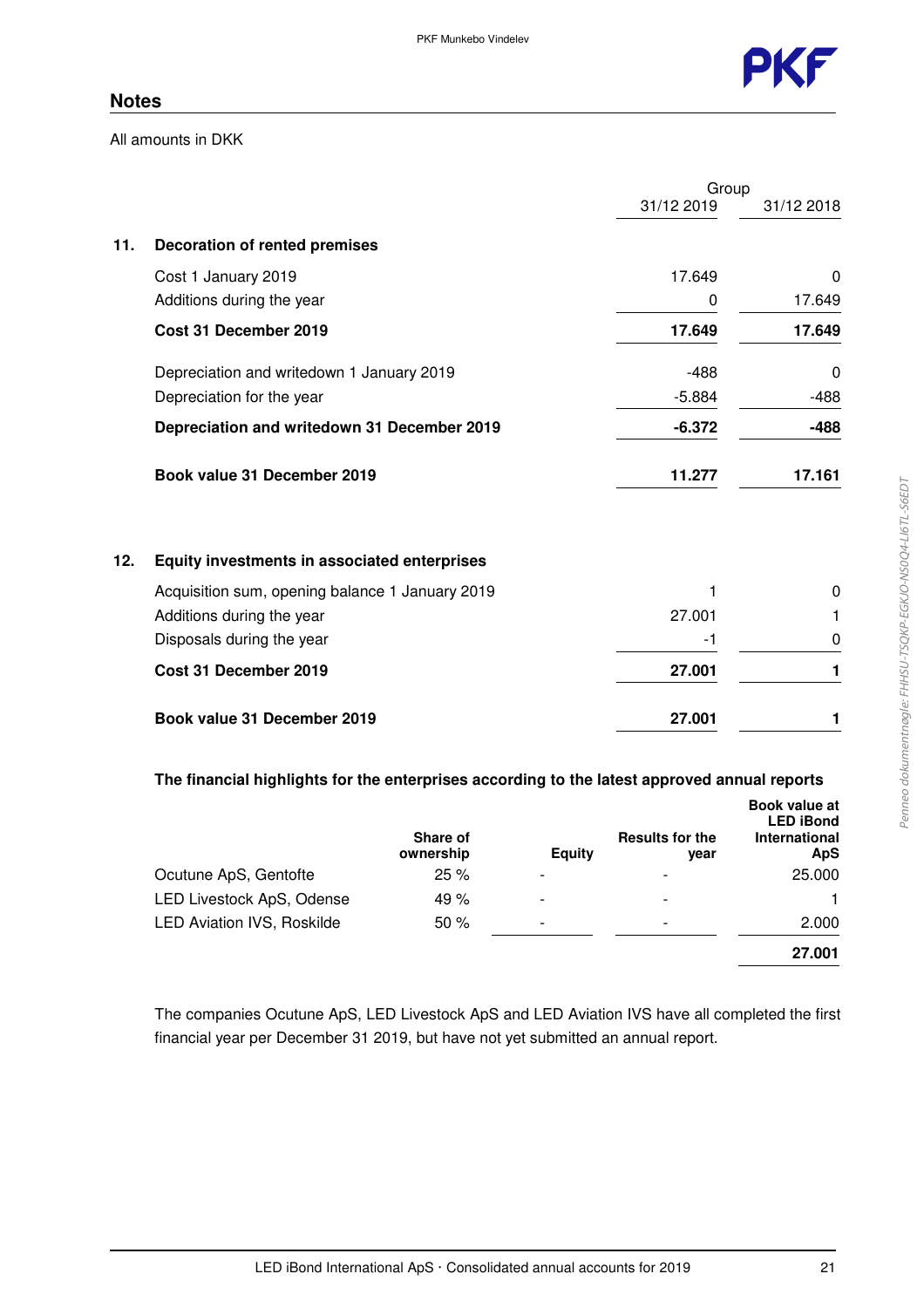

All amounts in DKK

|     |                                                  |              | Group        |  |
|-----|--------------------------------------------------|--------------|--------------|--|
|     |                                                  | 31/12 2019   | 31/12 2018   |  |
| 13. | <b>Deposits</b>                                  |              |              |  |
|     | Cost 1 January 2019                              | 186.118      | 184.165      |  |
|     | Additions during the year                        | 38.977       | 1.953        |  |
|     | Cost 31 December 2019                            | 225.095      | 186.118      |  |
|     | Book value 31 December 2019                      | 225.095      | 186.118      |  |
|     |                                                  |              |              |  |
| 14. | Deferred tax assets                              |              |              |  |
|     | Deferred tax assets 1 January 2019               | 4.143.370    | 2.281.176    |  |
|     | Deferred tax of the results for the year         | 2.035.610    | 1.736.735    |  |
|     | Deferred tax recognised directly in equity       | 0            | 125.459      |  |
|     |                                                  | 6.178.980    | 4.143.370    |  |
|     | The following items are subject to deferred tax: |              |              |  |
|     | Intangible fixed assets                          | $-6.346.714$ | $-6.197.769$ |  |
|     | Tangible fixed assets                            | $-454.871$   | $-489.474$   |  |
|     | Losses brought forward from previous years       | 12.980.565   | 10.830.613   |  |
|     |                                                  | 6.178.980    | 4.143.370    |  |
| 15. | Receivable corporate tax                         |              |              |  |
|     | Receivable corporate tax 1 January 2019          | 2.457.601    | 2.819.926    |  |
|     | Paid corporate tax concerning last year          | $-2.457.601$ | $-2.819.926$ |  |
|     | Calculated corporate tax for the present year    | 2.341.735    | 2.457.601    |  |
|     |                                                  | 2.341.735    | 2.457.601    |  |
|     |                                                  |              |              |  |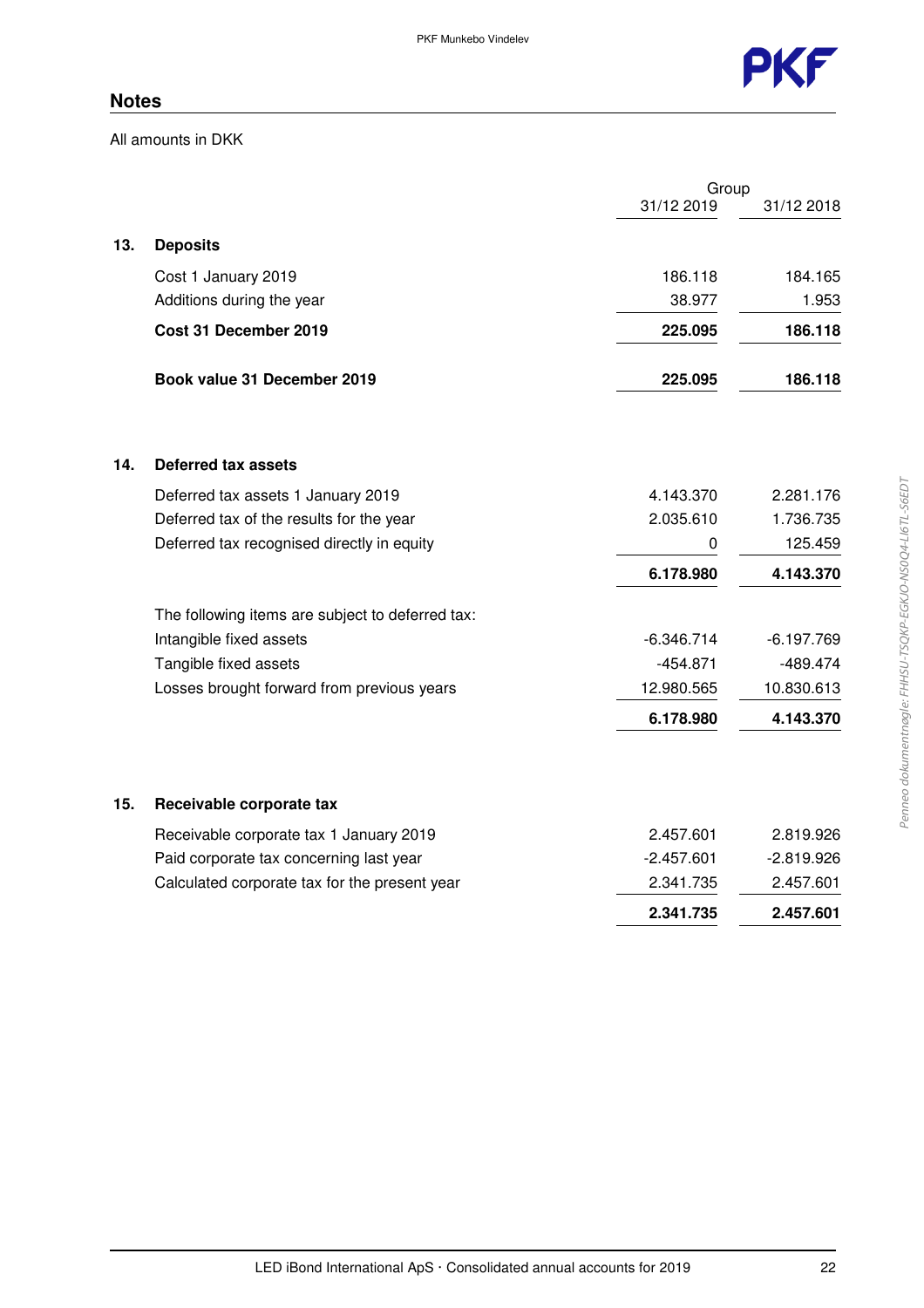

All amounts in DKK

|     |                                                    | Group         |               |
|-----|----------------------------------------------------|---------------|---------------|
|     |                                                    | 31/12 2019    | 31/12 2018    |
| 16. | <b>Contributed capital</b>                         |               |               |
|     | Contributed capital 1 January 2019                 | 269.852       | 255.077       |
|     | Cash capital increase                              | 0             | 14.775        |
|     | Conversion of debt                                 | 62.983        | 0             |
|     |                                                    | 332.835       | 269.852       |
|     |                                                    |               |               |
| 17. | Share premium account                              |               |               |
|     | Share premium account for the year                 | 29.854.043    | 7.003.350     |
|     | Transferred to results brought forward             | $-29.854.043$ | $-7.003.350$  |
|     |                                                    | $\pmb{0}$     | 0             |
|     |                                                    |               |               |
| 18. | Reserve for development expenditure                |               |               |
|     | Reserve for development expenditure 1 January 2019 | 16.762.859    | 12.234.946    |
|     | Transferred from results brought forward           | 530.939       | 4.527.913     |
|     |                                                    | 17.293.798    | 16.762.859    |
|     |                                                    |               |               |
| 19. | <b>Results brought forward</b>                     |               |               |
|     | Results brought forward 1 January 2019             | 2.567.372     | 14.849.100    |
|     | Transferred from share premium account             | 29.854.043    | 7.003.350     |
|     | Profit or loss for the year brought forward        | $-16.861.243$ | $-14.757.165$ |
|     | Transferred to reserve for development expenditure | -530.939      | $-4.527.913$  |
|     |                                                    | 15.029.233    | 2.567.372     |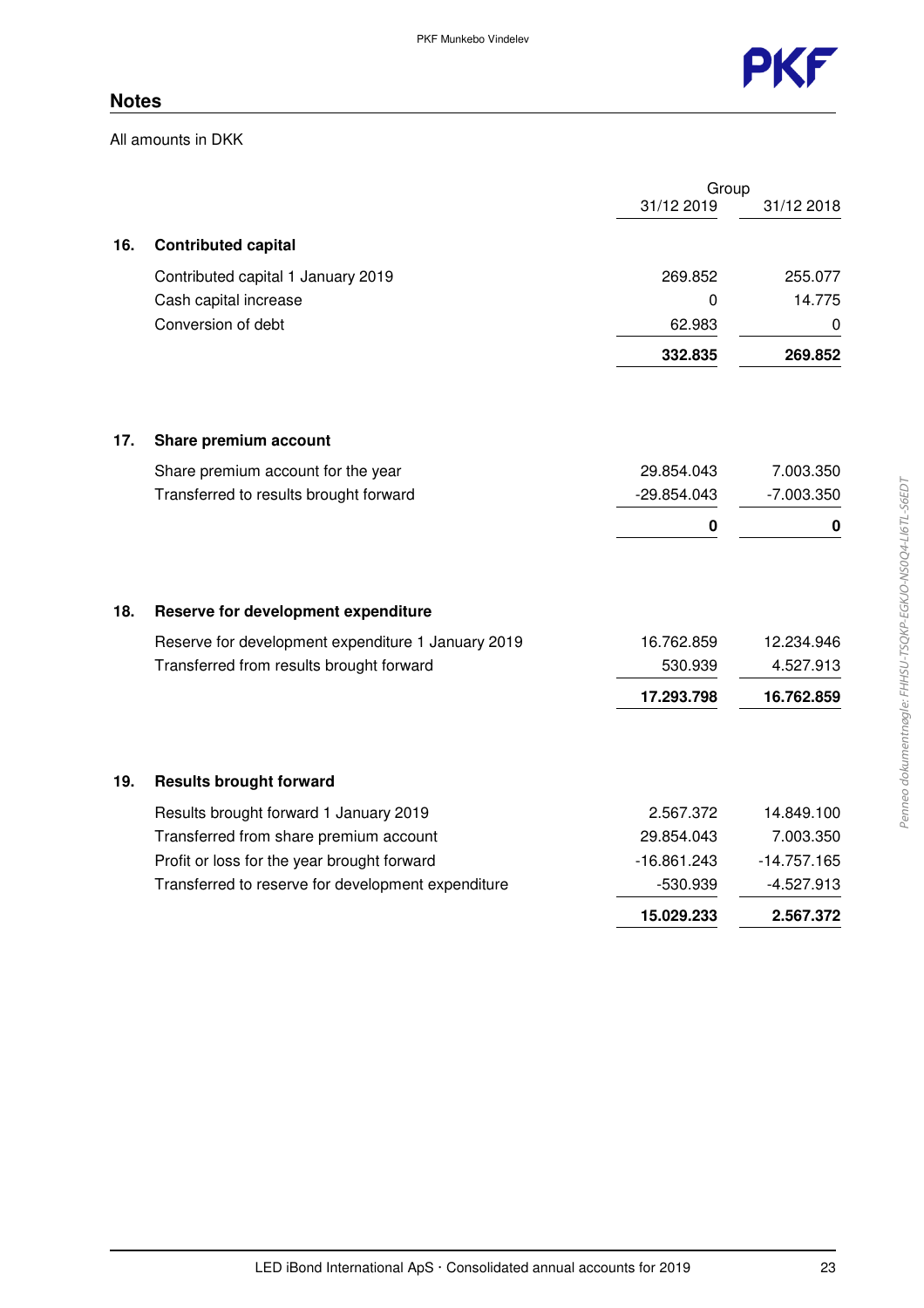

#### All amounts in DKK

#### **20. Liabilities**

|                   | Debt in total<br>31 Dec 2019 | <b>Short-term</b><br>part of long-<br>term liabilities | Long-term<br>debt<br>31 Dec 2019 | Outstanding<br>debt after<br>5 years |
|-------------------|------------------------------|--------------------------------------------------------|----------------------------------|--------------------------------------|
| Group             |                              |                                                        |                                  |                                      |
| Convertible loans | 5.000.000                    | 0                                                      | 5.000.000                        | 0                                    |
| Bank debts        | 4.650.000                    | 1.300.000                                              | 3.350.000                        | 0                                    |
| Loan agreements   | 7.288.276                    | 0                                                      | 7.288.276                        | 2.190.000                            |
| Other debts       | 1.271.868                    | 0                                                      | 1.271.868                        | 1.271.868                            |
|                   | 18.210.144                   | 1.300.000                                              | 16.910.144                       | 3.461.868                            |

#### **21. Mortgage and securities**

For credit facilities, DKK 5.000.000, a company in the group has provided security in company assets representing a nominal value of DKK 5.000.000. This security comprises the below assets, stating the book values:

|                                    | DKK in    |
|------------------------------------|-----------|
|                                    | thousands |
| Inventories                        | 4.420     |
| Receivable from sales and services | 817       |
| Production plant and machinery     | 7.718     |

#### **22. Contingencies**

#### **Contingent liabilities**

Leasing liabilities:

A company in the Group has entered into operating leases with a total annual lease payment of DKK 83.000. The leases have a residual maturity of between 3 and 18 months and a total residual lease payment of DKK 49.000.

#### Rental leabilities:

A company in the Group has entered into a lease with a residual maturity of 21 months and an annual rent of DKK 348.000. The total residual lease obligation is DKK 618.000. In addition, the company has a lease with 3 months notice. The commitment for this amounts to DKK 64.000.